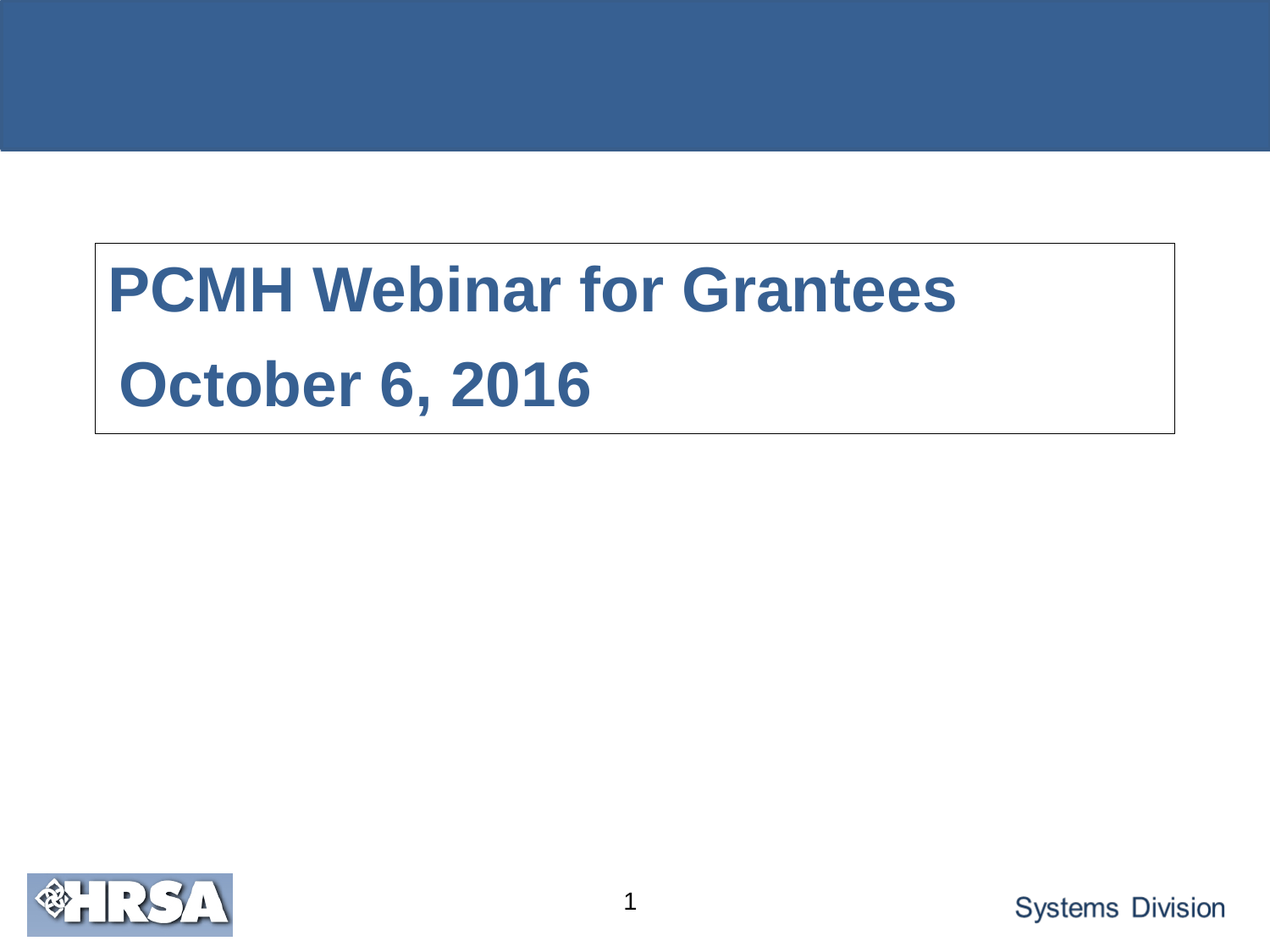# Agenda

- A/PCMH Overview
- **≻ Grantee Actions**
- **≻ Create NOI Application**
- $\triangleright$  Resource Links
- ▶ Check NOI Application Status
- $> Q 8 A$

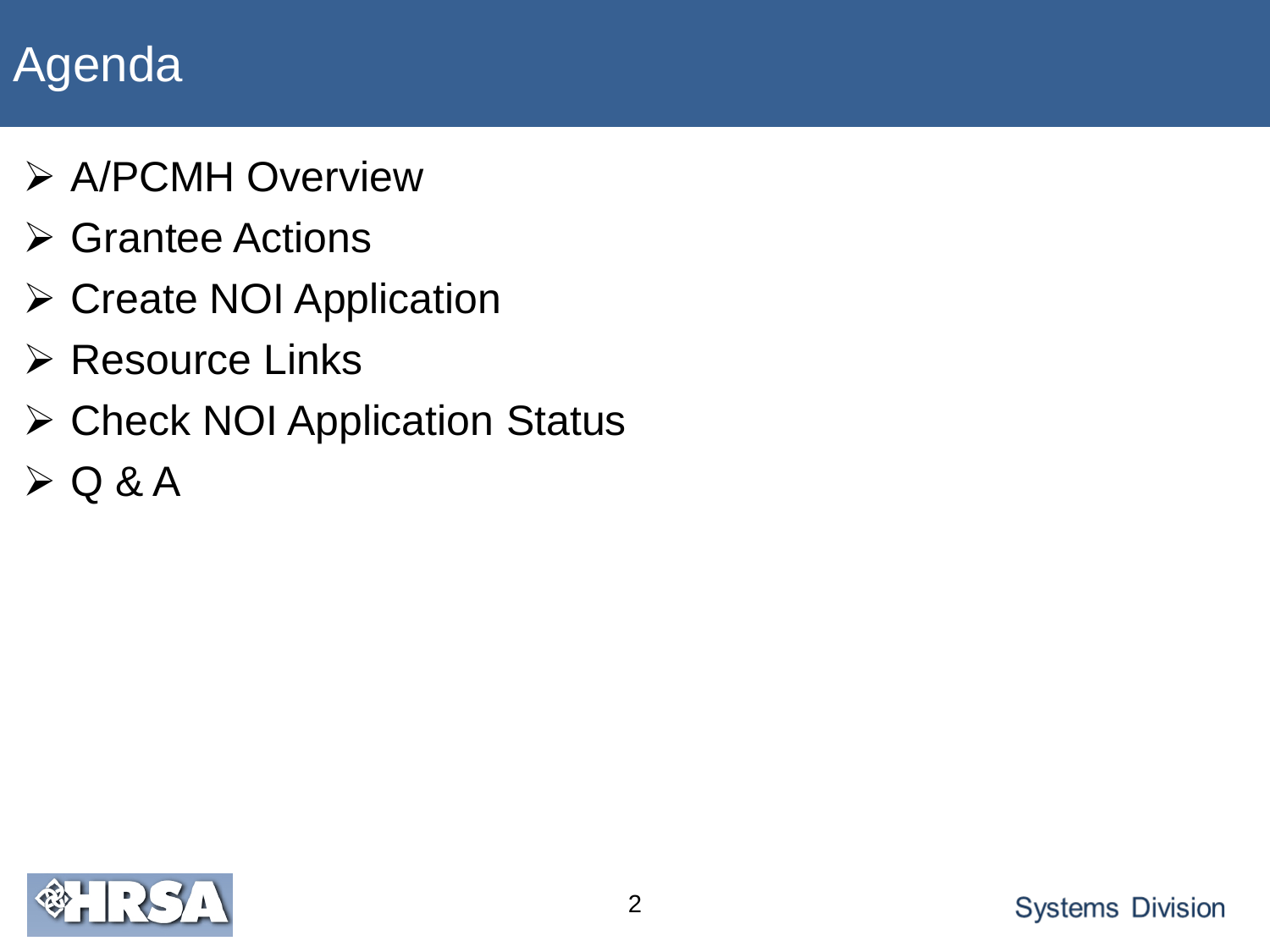

# **A/PCMH Overview**

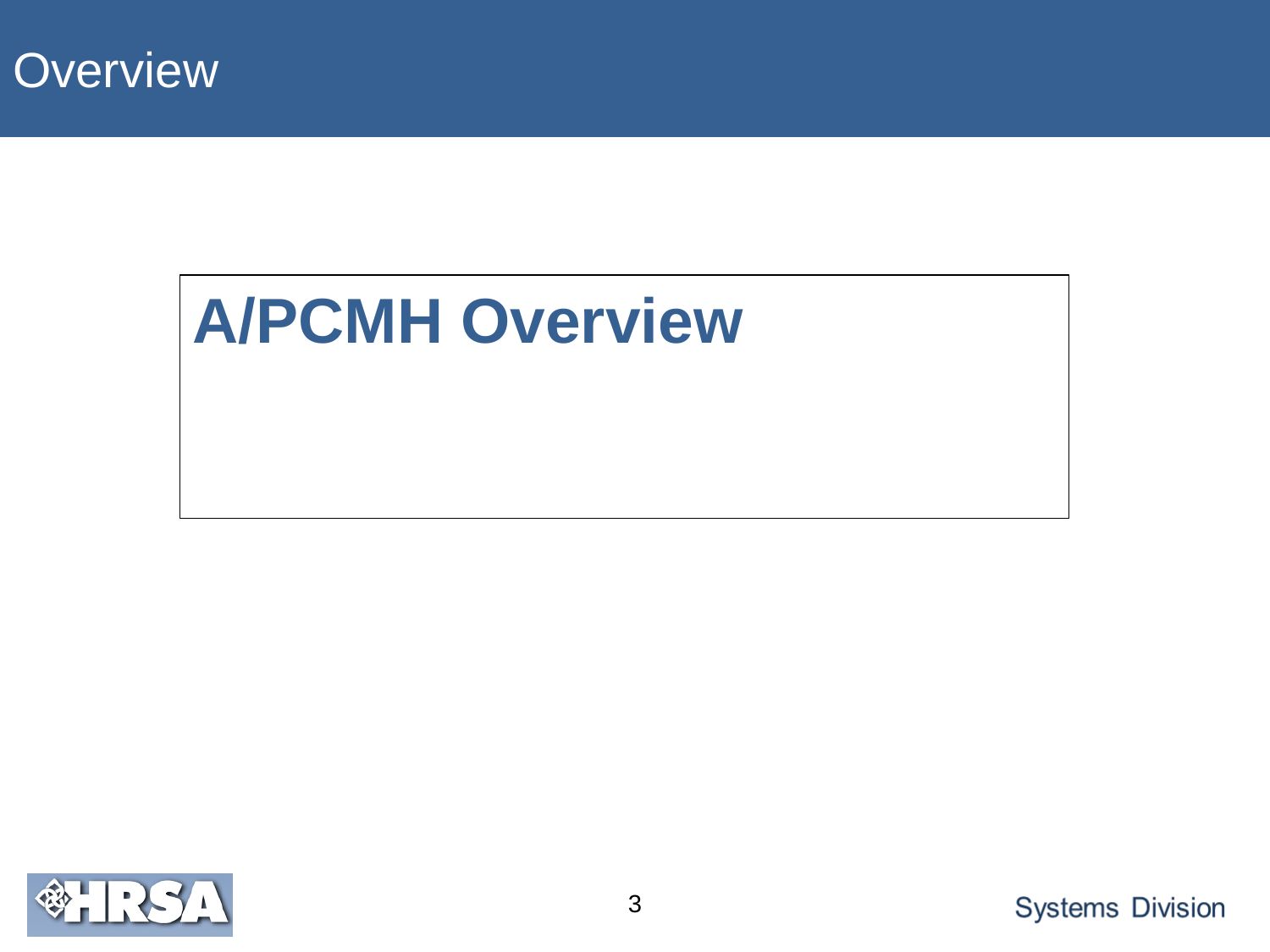## A/PCMH Overview

- $\triangleright$  Functionality now in EHBs
- Grantee creates NOI and submits
- $\triangleright$  PO reviews application
- $\triangleright$  Grantee can check on review status

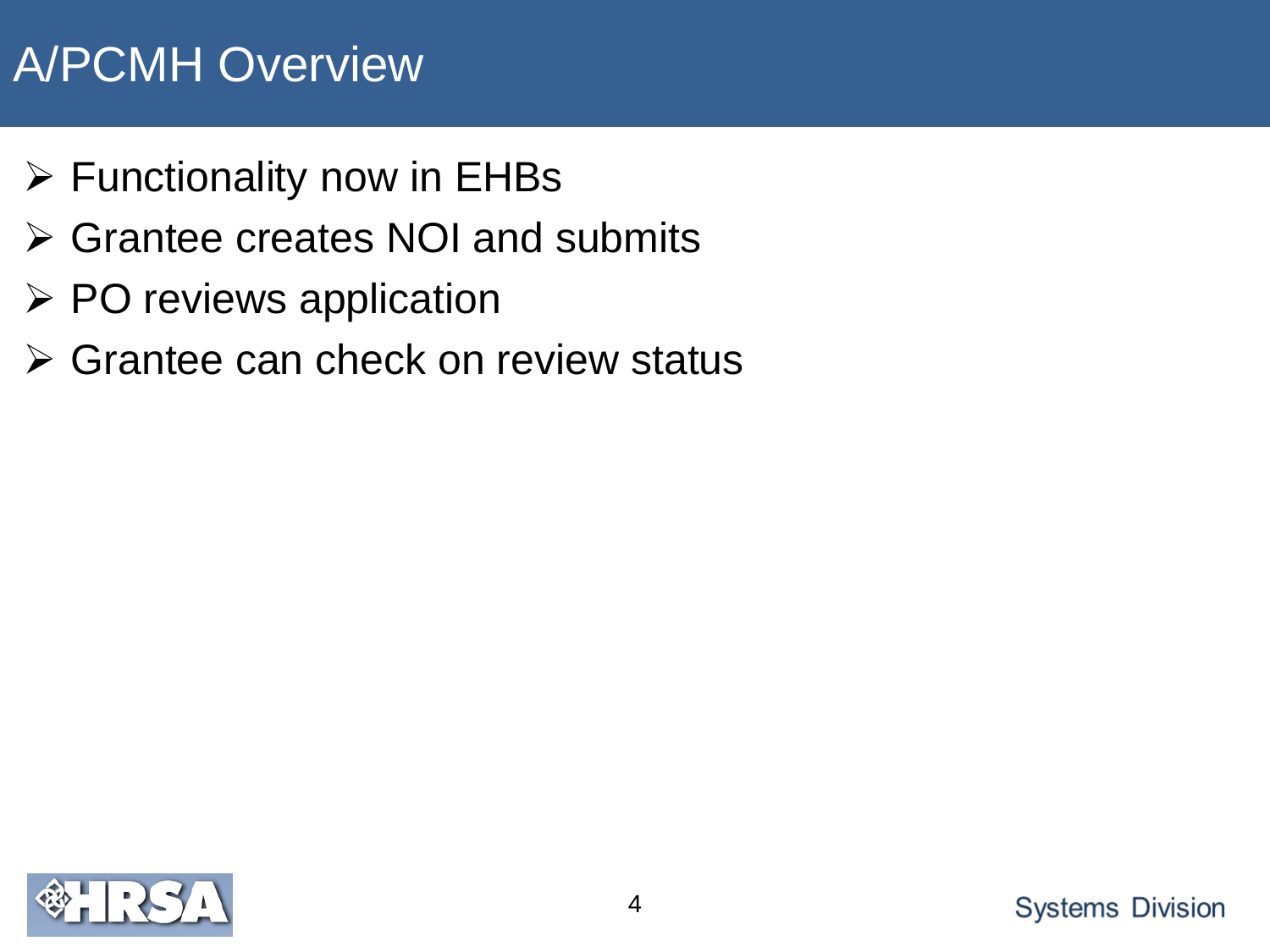

# **Grantee Actions**

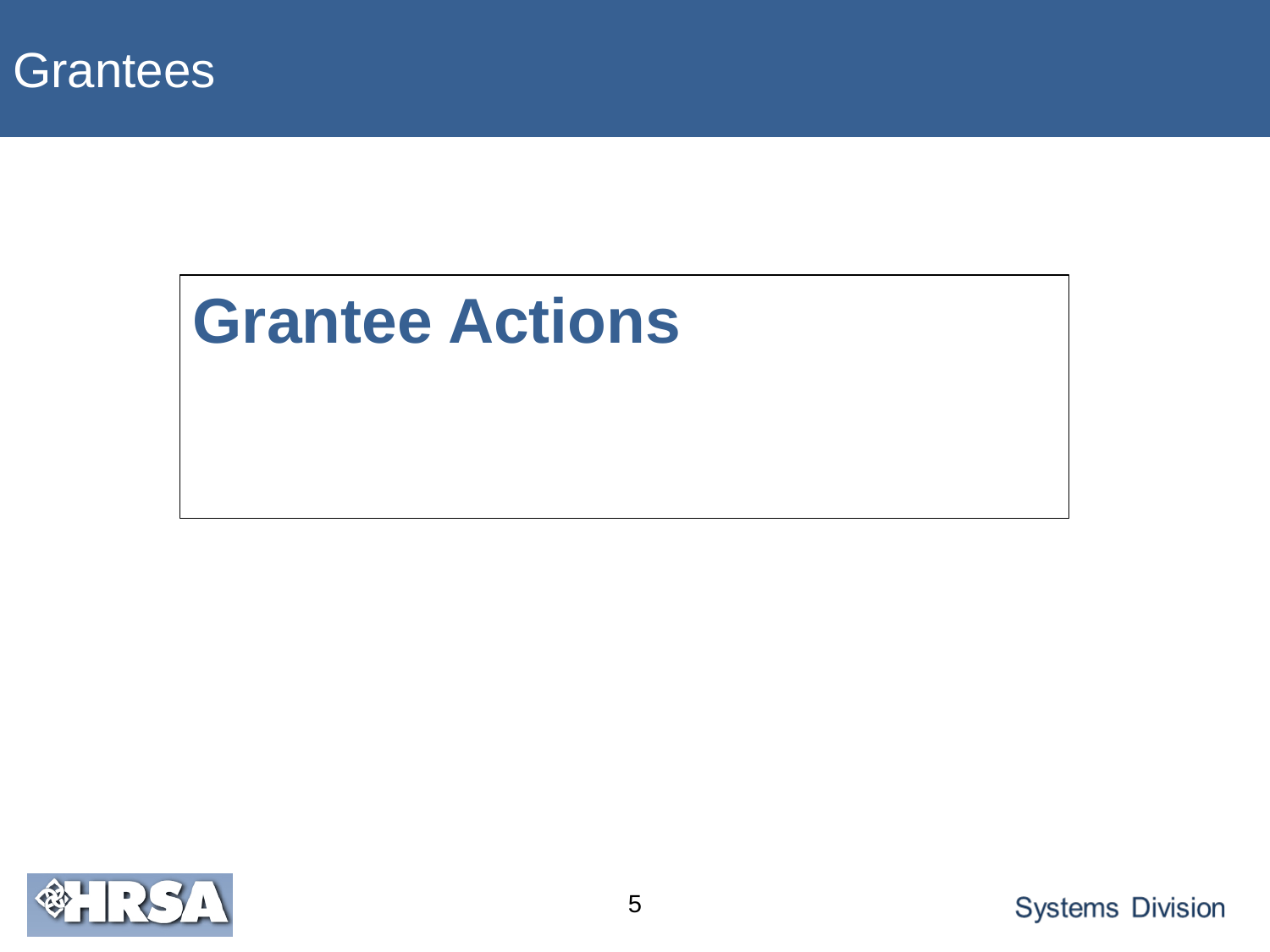### Grantee Steps

- 1. Select grant
- 2. Click on *Create NOI* button
- 3. Select accreditation type
- 4. Grant info already filled in
- 5. Fill out other fields
- 6. Submit to PO
- 7. Check on review status

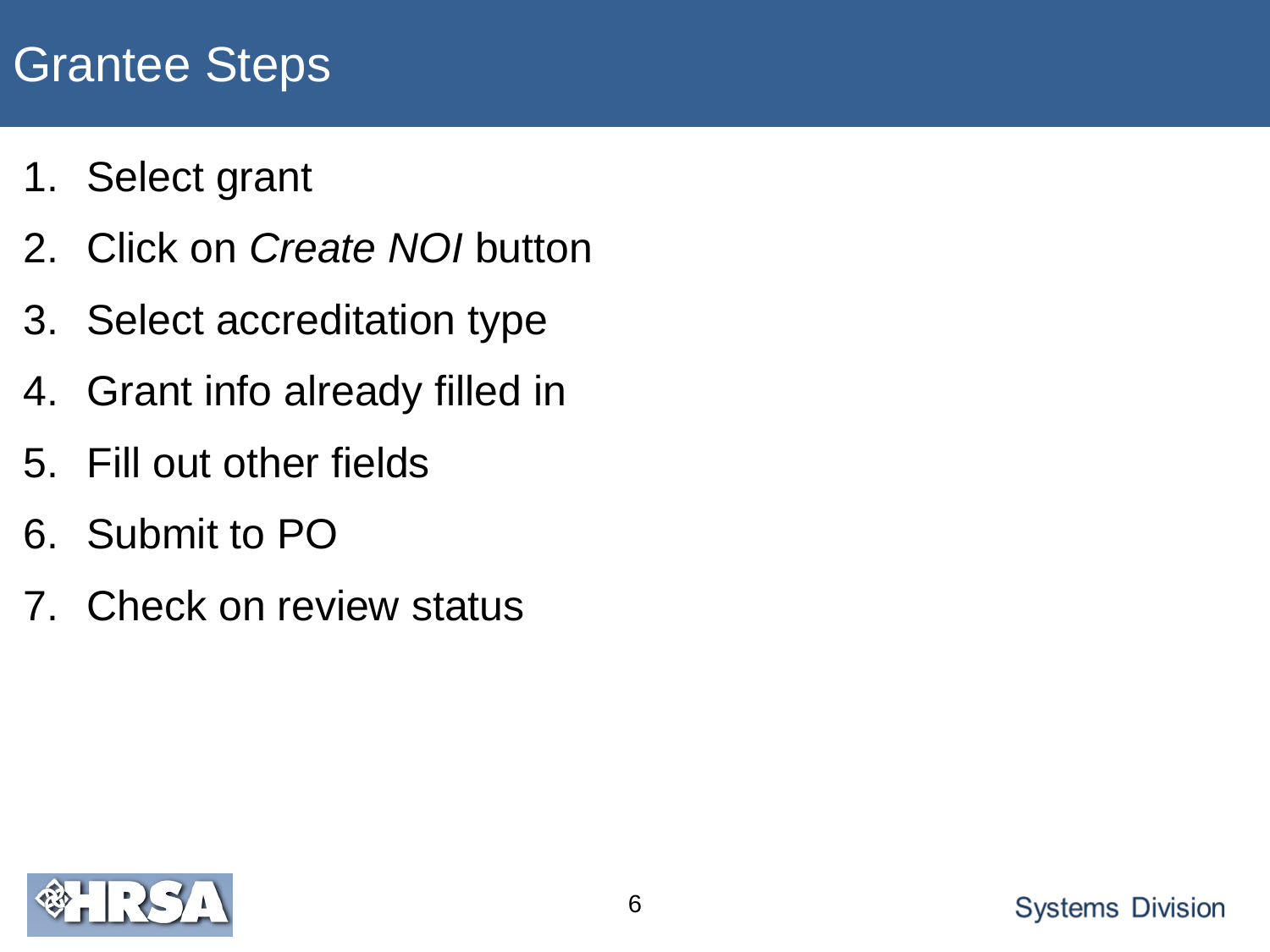

# **Create NOI Application**

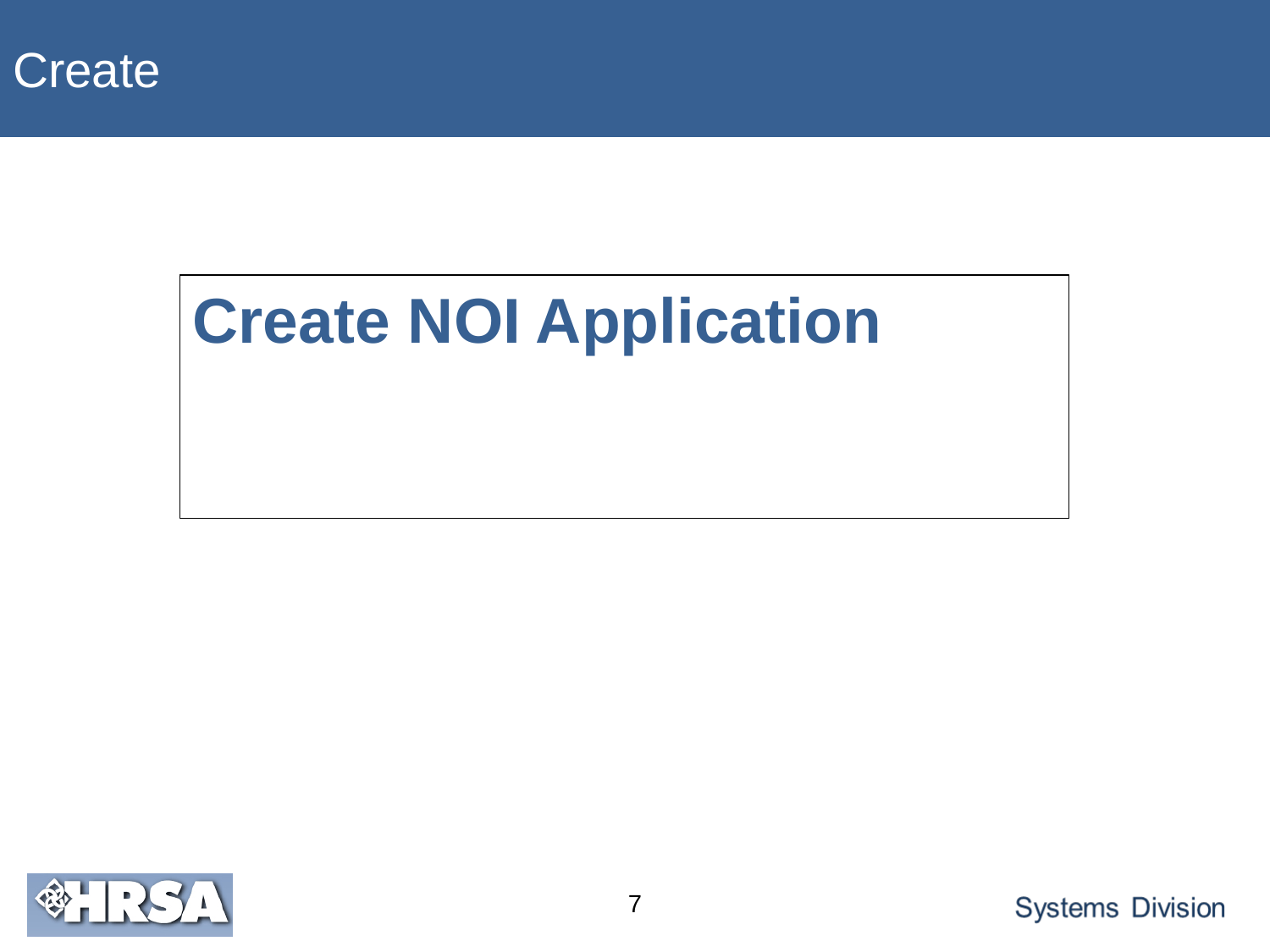

Click on Grants tab to see your grants



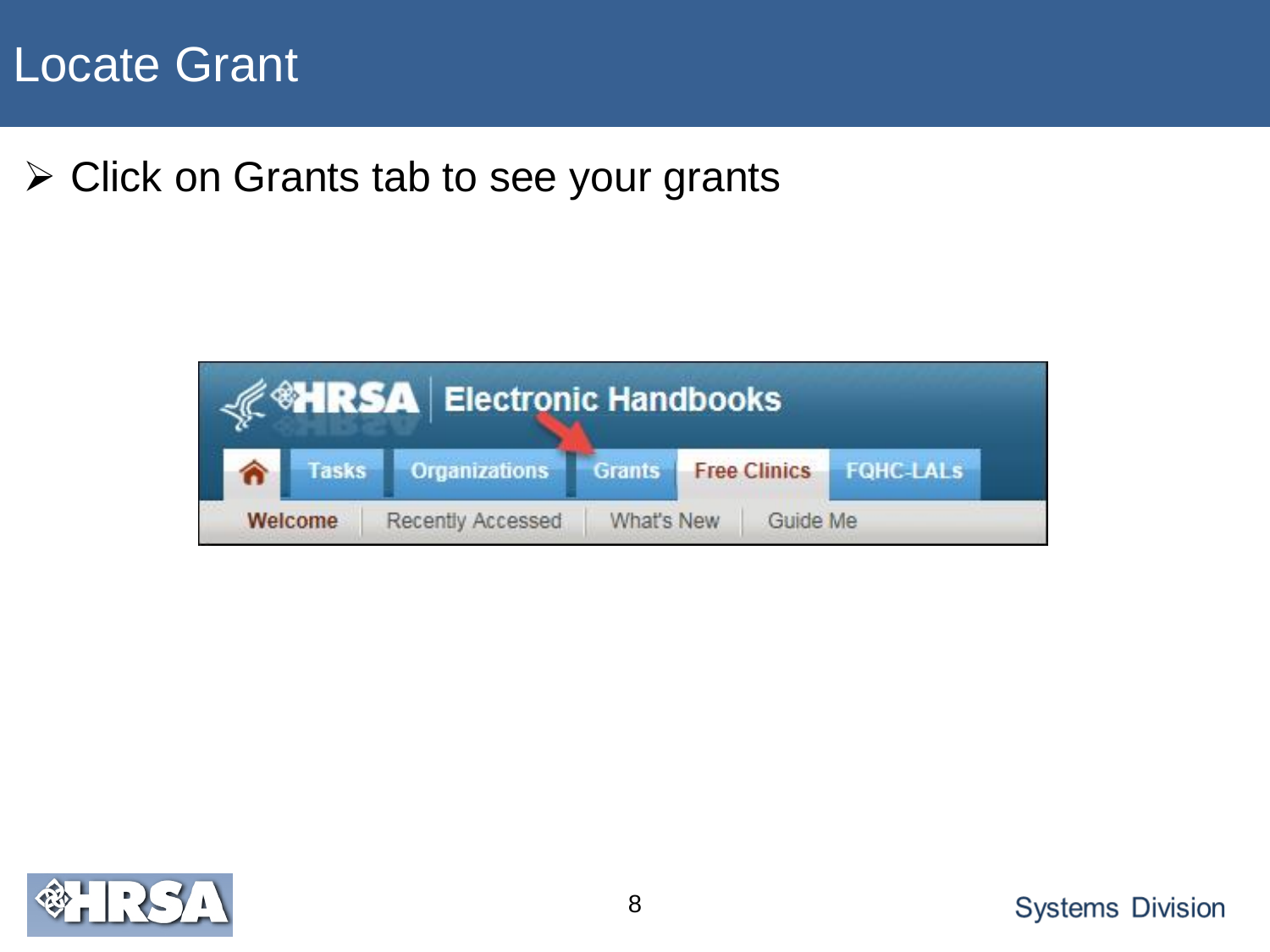### Select Grant

#### $\triangleright$  Click on Grant folder link to open the grant information page

| My Grant Portfolio - List<br>Add Grant To Portfolio |                              |                                           |                                                  |                |                                  |                                  |                                        |                                             |
|-----------------------------------------------------|------------------------------|-------------------------------------------|--------------------------------------------------|----------------|----------------------------------|----------------------------------|----------------------------------------|---------------------------------------------|
| <b>My Grant Portfolio (1)</b>                       | My Grant Access Requests (0) |                                           |                                                  |                |                                  |                                  |                                        |                                             |
|                                                     |                              |                                           |                                                  |                |                                  |                                  |                                        | Detailed View   2 Search   Saved Searches v |
|                                                     | Go<br>Page size: 15 -        |                                           |                                                  |                |                                  |                                  |                                        | 1 items in 1 page(s)                        |
| Grant<br><b>Number</b>                              | <b>Organization Name</b>     | <b>Current</b><br><b>Budget</b><br>Period | <b>Current Project</b><br><b>Period End Date</b> | <b>CRS-EIN</b> | <b>Grant Role</b>                | <b>Grant Active</b>              | <b>Last Award</b><br><b>Issue Date</b> | <b>Options</b>                              |
| $\mathbf Y$                                         |                              | Y                                         | EY                                               | $\mathbf{Y}$   | $\mathbf{v}$ $\mathbf{v}$<br>All | All<br>$\mathbf{v}$ $\mathbf{Y}$ | 国了                                     |                                             |
|                                                     |                              | 06/01/2016-<br>05/31/2017                 | 05/31/2017                                       | 1060646656A1   | PD, FF                           | Yes                              | 38/25/2016                             | <b>Grant Folder</b> ▼                       |

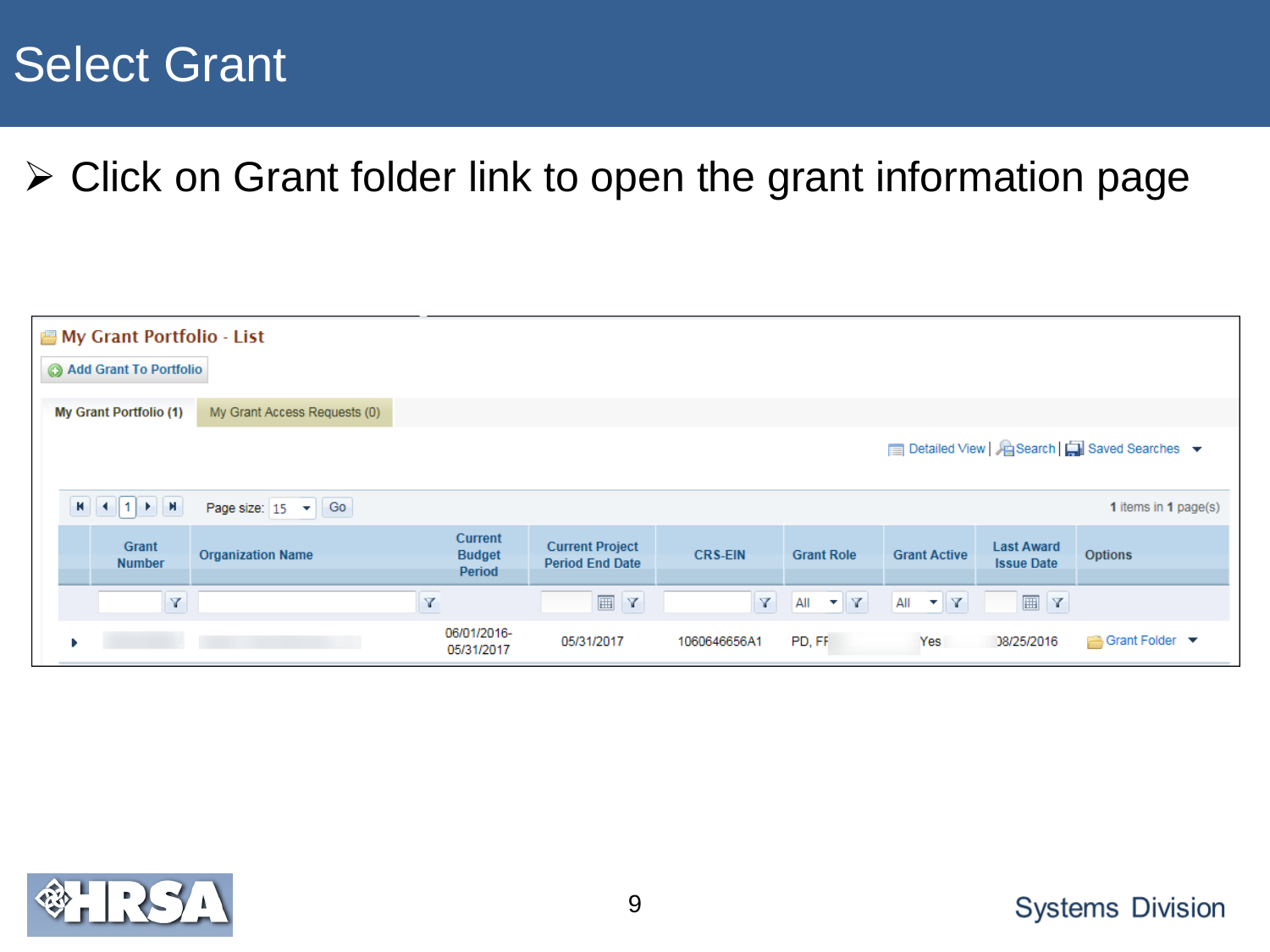### Select A/PCMH Link

#### ▶ Select HRSA Accreditation/PCMH Initiative

|                                                                             | <b>KET RSA Electronic Handbooks</b>                                                                                                            |                                                                                                                                                                                      | , т                                                             |
|-----------------------------------------------------------------------------|------------------------------------------------------------------------------------------------------------------------------------------------|--------------------------------------------------------------------------------------------------------------------------------------------------------------------------------------|-----------------------------------------------------------------|
| <b>Organizations</b><br><b>Tasks</b>                                        | Free Clinics   FQHC-LALs<br><b>Grants</b>                                                                                                      |                                                                                                                                                                                      |                                                                 |
| <b>Funding Opportunities</b><br><b>Browse</b>                               | Guide Me                                                                                                                                       |                                                                                                                                                                                      | Wednesday 28 <sup>th</sup> Septembe                             |
| You are here: Home » Grants » Browse » Grant Folder [ $\equiv$ ]            |                                                                                                                                                |                                                                                                                                                                                      |                                                                 |
| <b>ALL FUNCTIONS</b><br>$\ll$<br><b>Other Functions</b><br>$\blacktriangle$ | Grant Home                                                                                                                                     |                                                                                                                                                                                      |                                                                 |
| <b>My Portfolio</b>                                                         | ▼                                                                                                                                              |                                                                                                                                                                                      |                                                                 |
| <b>Return to Grants List</b>                                                | Current Budget Period: 06/01/2016 - 05/31/2017                                                                                                 | Current Project Period: 08/01/2015 - 05/31/2017                                                                                                                                      | <b>CRS-EIN:</b>                                                 |
| <b>Grant Folder</b><br>$\Delta$                                             | <b>Budget Support Year: 2</b>                                                                                                                  | <b>Project Title:</b>                                                                                                                                                                | Grant Period: 08/01/2015 - 05/31/2017                           |
| <b>Grant Overview</b>                                                       | ▼ Resources L'                                                                                                                                 |                                                                                                                                                                                      |                                                                 |
| <b>Grant Home</b><br><b>Award History</b>                                   | <b>View</b>                                                                                                                                    |                                                                                                                                                                                      |                                                                 |
| <b>Users</b>                                                                | Last NoA   HRSA Contacts   Awarded Funding Opportunities                                                                                       |                                                                                                                                                                                      |                                                                 |
| <b>Approved Scope</b><br>Services                                           | <b>Grants</b>                                                                                                                                  |                                                                                                                                                                                      |                                                                 |
| <b>Sites</b>                                                                | <b>Submissions</b>                                                                                                                             | <b>Requests</b>                                                                                                                                                                      | <b>Users</b>                                                    |
| Other Activities and<br>Locations                                           | ■ Work on Financial Report<br>■ Work on Progress Report<br><b>Performance Report</b><br>■ Work on My NCC Report<br>■ Work on Other Submissions | Applications<br><b>Existing Prior Approvals</b><br>Request New Prior Approval<br>Existing H80 Health Center CIS<br>Request New H80 Health Center CIS<br>Legacy H80 Health Center CIS | Approve Requests<br><b>Didate Privileges</b><br>□ Authorize New |
|                                                                             | + View More                                                                                                                                    | + View More                                                                                                                                                                          |                                                                 |
|                                                                             | <b>Others</b><br>FTCA Program<br>■ HRSA Accreditation/PCMH Initiative                                                                          |                                                                                                                                                                                      |                                                                 |
|                                                                             | + View More                                                                                                                                    |                                                                                                                                                                                      |                                                                 |

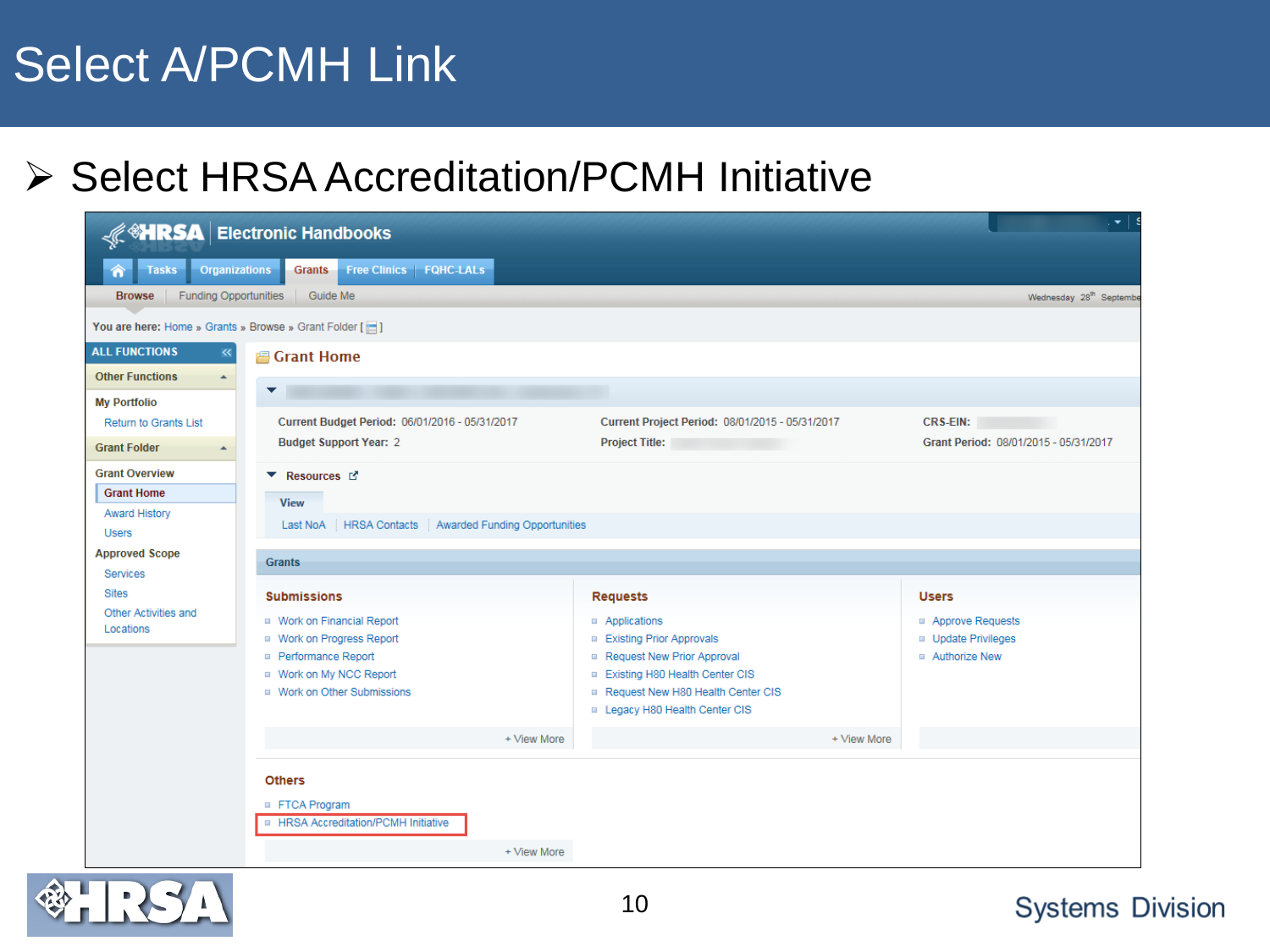| <b>E</b> Accreditation and Patient Centered Medical Home(PCMH) NOIs - List |
|----------------------------------------------------------------------------|
|                                                                            |
| Resources L'                                                               |
| <b>View</b>                                                                |
| PAL Accreditation and PCMH Website The Joint Commission AAAHC NCQA         |
| <b>Create New NOI</b>                                                      |

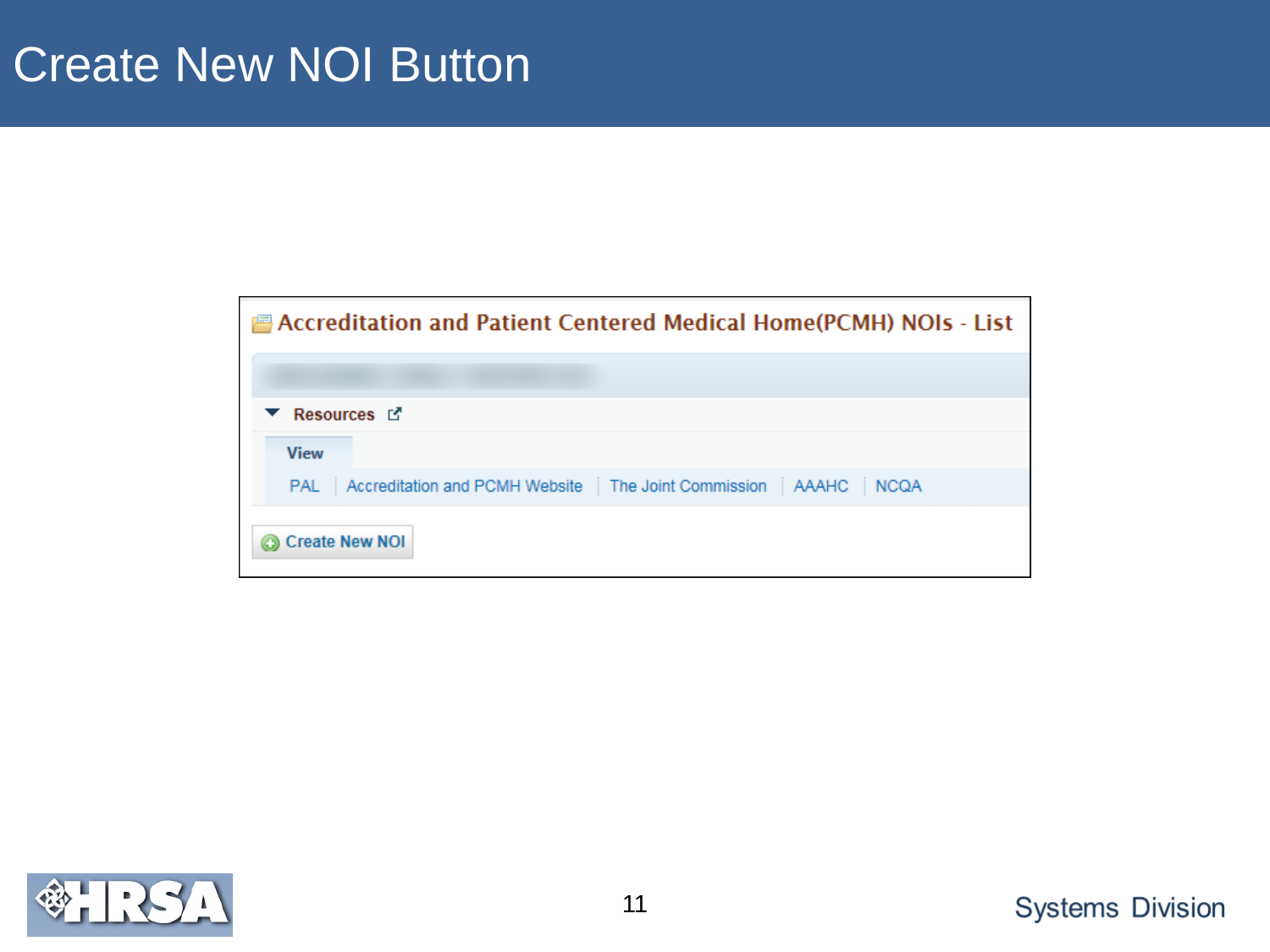# Select Accreditation Organization

- Three organizations to choose from
	- AAAHC
	- **The Joint Commission**
	- **NCQA**

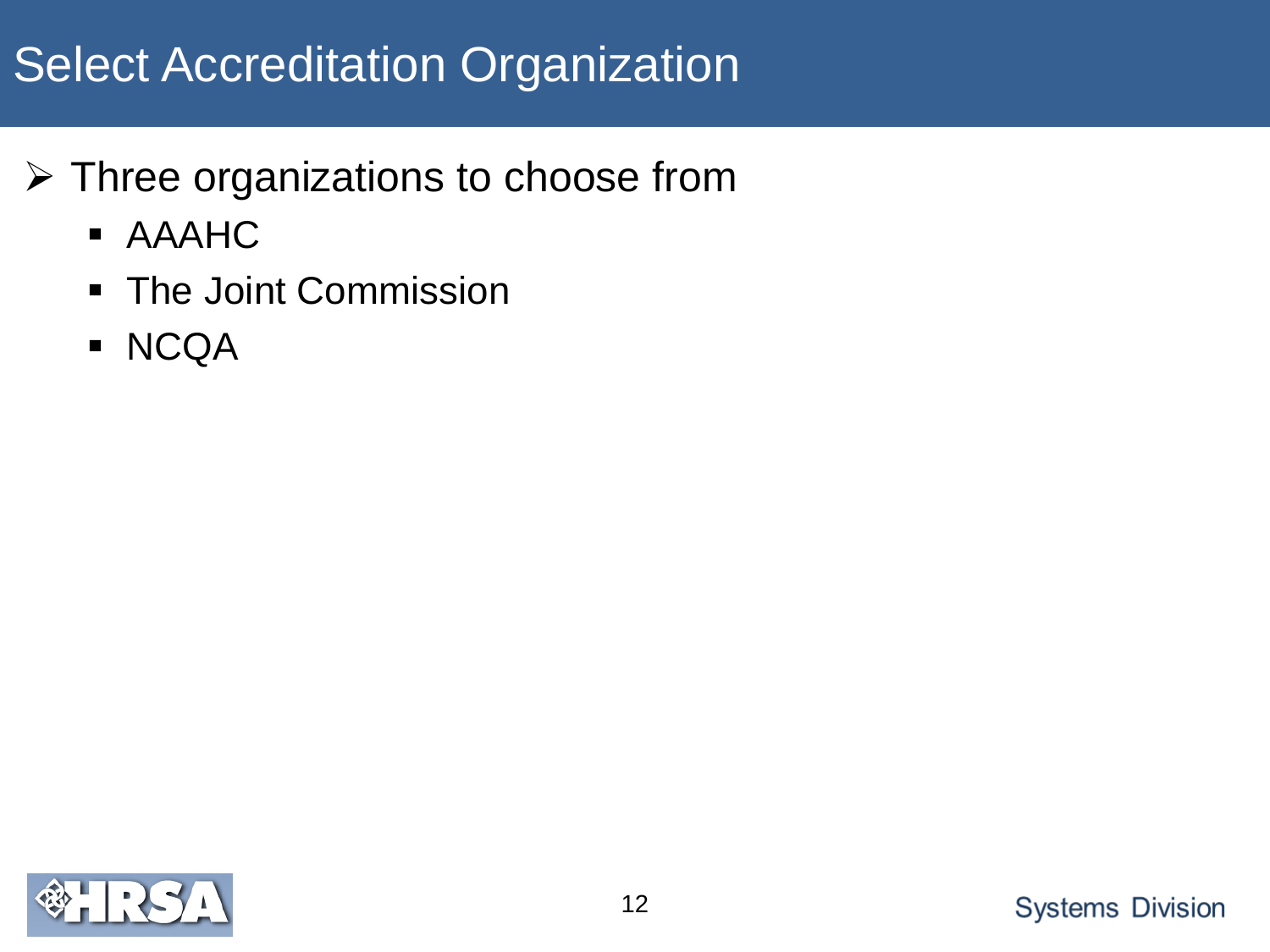## Select Organization Screen

| A/PCMH NOI - Create NOI                                                  |                   |
|--------------------------------------------------------------------------|-------------------|
| Note(s):                                                                 |                   |
| Select the organization for the type of NOI you want to create           |                   |
|                                                                          |                   |
| Resources L'                                                             |                   |
| <b>View</b>                                                              |                   |
| PAL Accreditation and PCMH Website   The Joint Commission   AAAHC   NCQA |                   |
|                                                                          |                   |
| Organizations                                                            |                   |
| $O$ AAAHC                                                                |                   |
| ◯ The Joint Commission                                                   |                   |
| $\bigcirc$ NCQA                                                          |                   |
|                                                                          |                   |
| Cancel                                                                   | <b>Create NOI</b> |

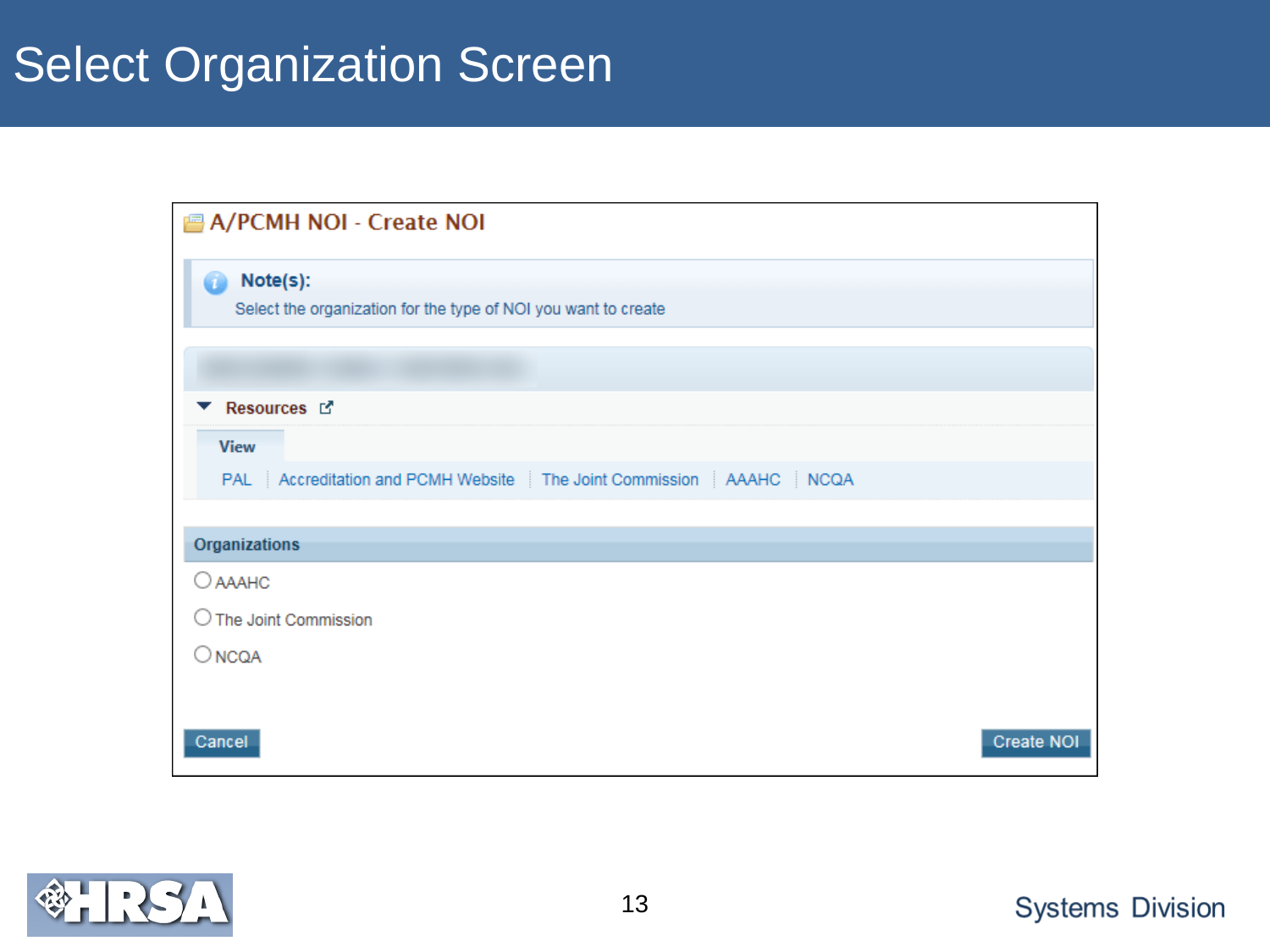# Application Form

- $\triangleright$  Grantee information already filled
- $\triangleright$  Need to fill in grantee quality recognition contact information
- $\triangleright$  Answer accreditation questions
- $\triangleright$  Submit application

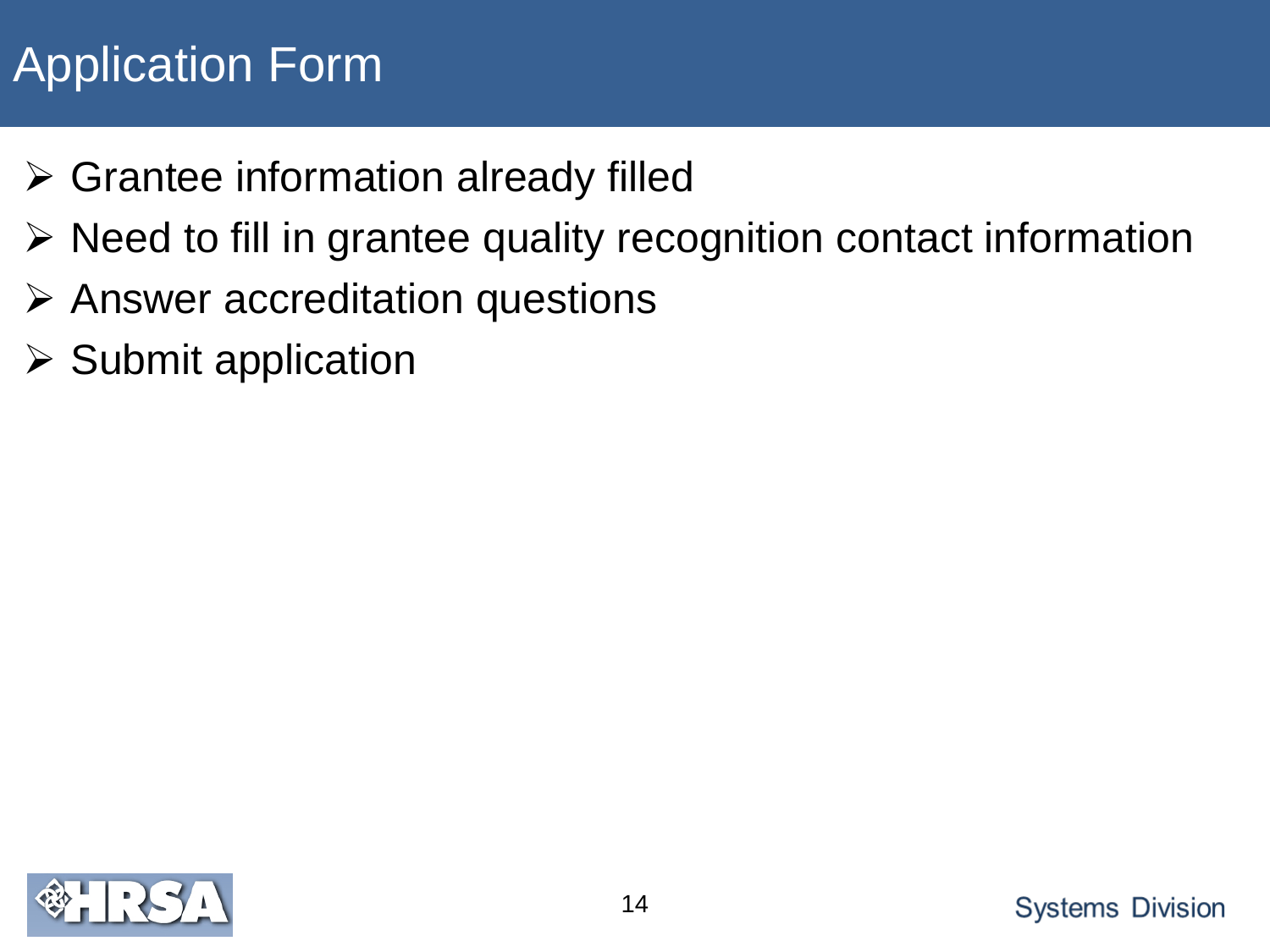### Grantee Contact Information Section

| $\blacktriangleright$                    |                                                                          |  |  |  |  |
|------------------------------------------|--------------------------------------------------------------------------|--|--|--|--|
| ▼ Resources ぱ                            |                                                                          |  |  |  |  |
| <b>View</b>                              |                                                                          |  |  |  |  |
|                                          | PAL Accreditation and PCMH Website   The Joint Commission   AAAHC   NCQA |  |  |  |  |
|                                          |                                                                          |  |  |  |  |
| ▼ Section 1: Grantee Contact Information |                                                                          |  |  |  |  |
| <b>Grant Number</b>                      |                                                                          |  |  |  |  |
| <b>BHCMIS ID</b>                         |                                                                          |  |  |  |  |
| <b>Grantee Name</b>                      |                                                                          |  |  |  |  |
| <b>Grantee Address</b>                   |                                                                          |  |  |  |  |
| <b>Other Organization Name</b>           | <b>N/A</b>                                                               |  |  |  |  |
| <b>HRSA Project Officer</b>              |                                                                          |  |  |  |  |
|                                          |                                                                          |  |  |  |  |

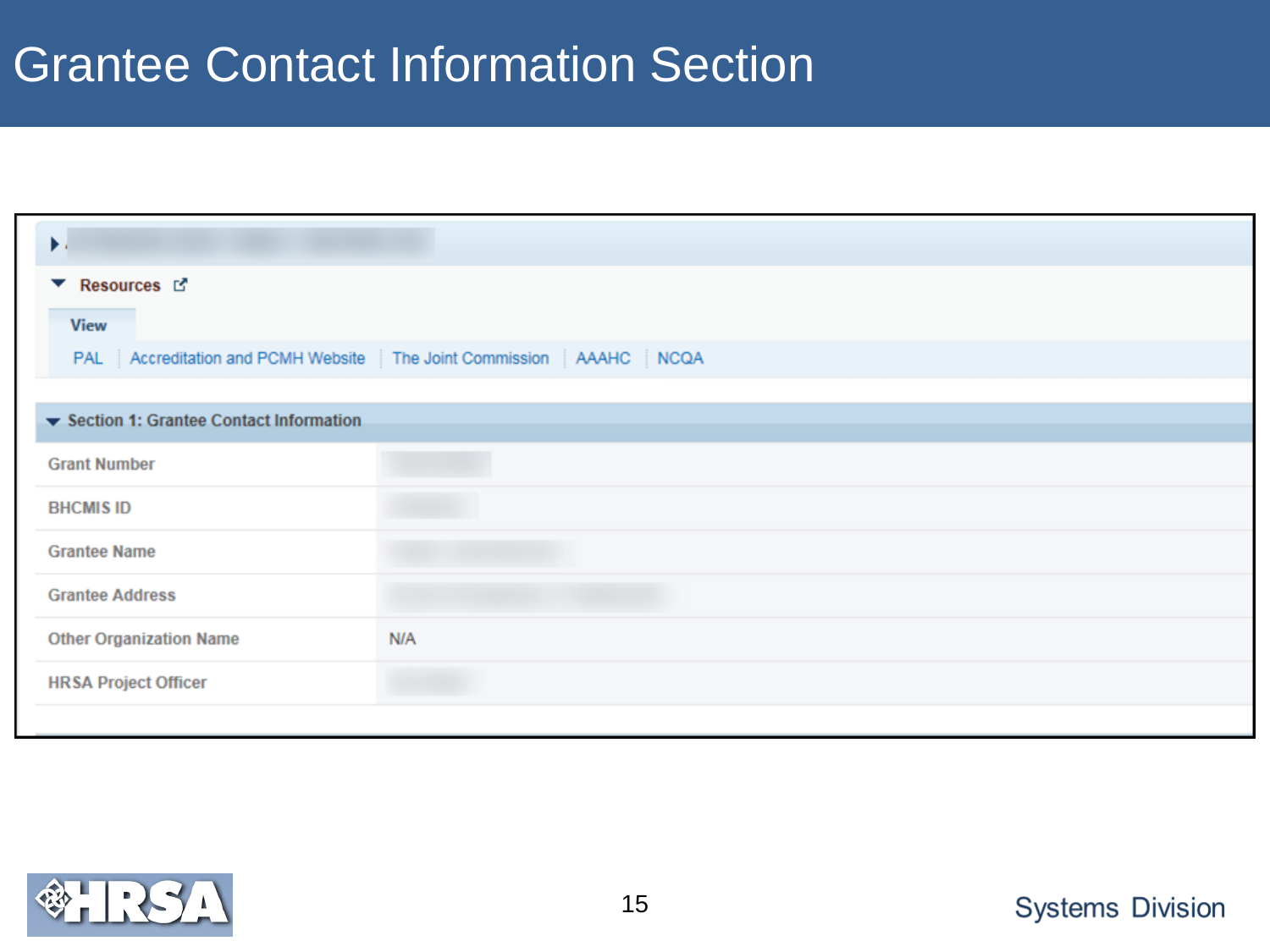# Grantee Quality Recognition Contact Information

| Section 2: Grantee Quality Recognition Contact Information                                   |                                                                    |                                                                                      |  |  |  |  |
|----------------------------------------------------------------------------------------------|--------------------------------------------------------------------|--------------------------------------------------------------------------------------|--|--|--|--|
| * Contact Name                                                                               |                                                                    |                                                                                      |  |  |  |  |
| ★ Contact Title                                                                              |                                                                    |                                                                                      |  |  |  |  |
| * Contact Phone                                                                              |                                                                    |                                                                                      |  |  |  |  |
| * Contact Email                                                                              |                                                                    |                                                                                      |  |  |  |  |
| * Alternate Contact Name                                                                     |                                                                    |                                                                                      |  |  |  |  |
| * Alternate Contact Phone                                                                    |                                                                    |                                                                                      |  |  |  |  |
| Has the grantee completed the following actions?                                             |                                                                    |                                                                                      |  |  |  |  |
| * Read and understood the<br><b>Accreditation and/or the PCMH standards</b><br>as applicable | $OYes$ $ONo$                                                       |                                                                                      |  |  |  |  |
| * Planned preparation for the survey                                                         | $O$ Yes                                                            | $\bigcirc$ No                                                                        |  |  |  |  |
| ★ Performed a self-assessment                                                                | $O$ Yes                                                            | $O$ No                                                                               |  |  |  |  |
| ★ Established a recognition lead person                                                      | $O$ Yes                                                            | $\bigcirc$ No                                                                        |  |  |  |  |
|                                                                                              | $O$ Yes                                                            | $\bigcirc$ No                                                                        |  |  |  |  |
| * Obtained technical assistance or                                                           | If yes, please specify. If no, please specify your request for TA. |                                                                                      |  |  |  |  |
| training on the recognition standards                                                        |                                                                    | Approximately 1 page (i) (Max 2000 Characters without spaces): 2000 Characters left. |  |  |  |  |
|                                                                                              |                                                                    |                                                                                      |  |  |  |  |
|                                                                                              |                                                                    |                                                                                      |  |  |  |  |

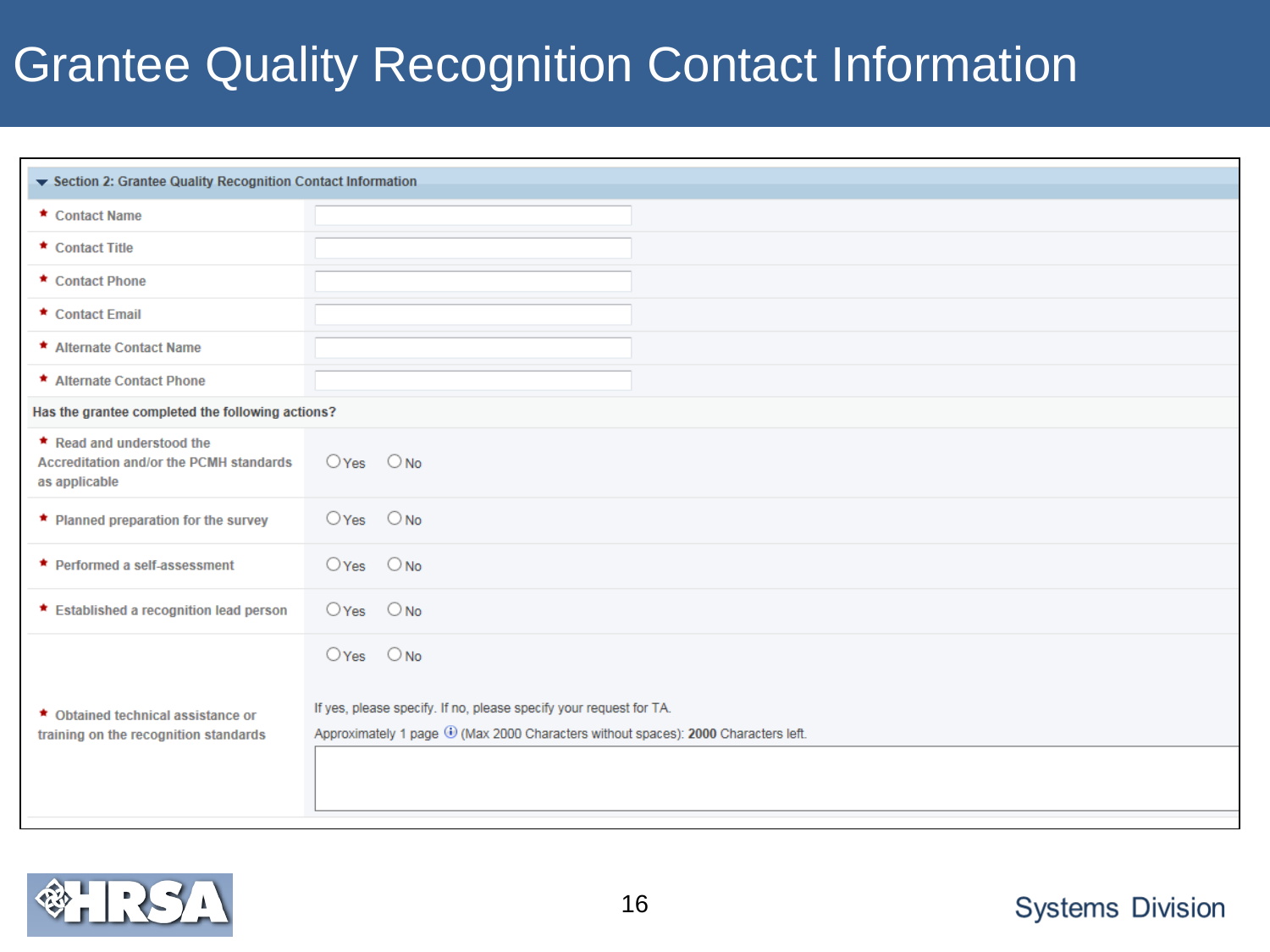# Accreditation and PCMH Recognition – AAAHC

| ▼ Section 3: Accreditation and PCMH Recognition                                                   |                                                                                                |  |  |  |
|---------------------------------------------------------------------------------------------------|------------------------------------------------------------------------------------------------|--|--|--|
|                                                                                                   | Please indicate the type of survey you are requesting and if it is an 'initial' or 'resurvey'. |  |  |  |
| * Primary Care/Ambulatory                                                                         | $\bigcirc$ Yes (Initial)<br>$\bigcirc$ Yes (Renewal)<br>$\bigcirc$ No                          |  |  |  |
| * Medical Home                                                                                    | $\bigcirc$ Yes (Initial)<br>$\bigcirc$ Yes (Renewal)<br>$\bigcirc$ No                          |  |  |  |
| * What is your organization's projected<br>month/year for the accreditation survey?               | Select One<br>Month:<br>$\checkmark$<br>Select One<br>Year:<br>$\checkmark$                    |  |  |  |
| * Is your organization interested in<br>receiving technical assistance or training<br>from AAAHC? | $O$ Yes<br>$\bigcirc$ No                                                                       |  |  |  |
| * If yes, indicate when you want to<br>receive assistance or training:                            | Select One<br>Month:<br>$\checkmark$<br>Select One<br>Year:<br>$\checkmark$                    |  |  |  |
| Return to List                                                                                    | Submit<br>Save                                                                                 |  |  |  |

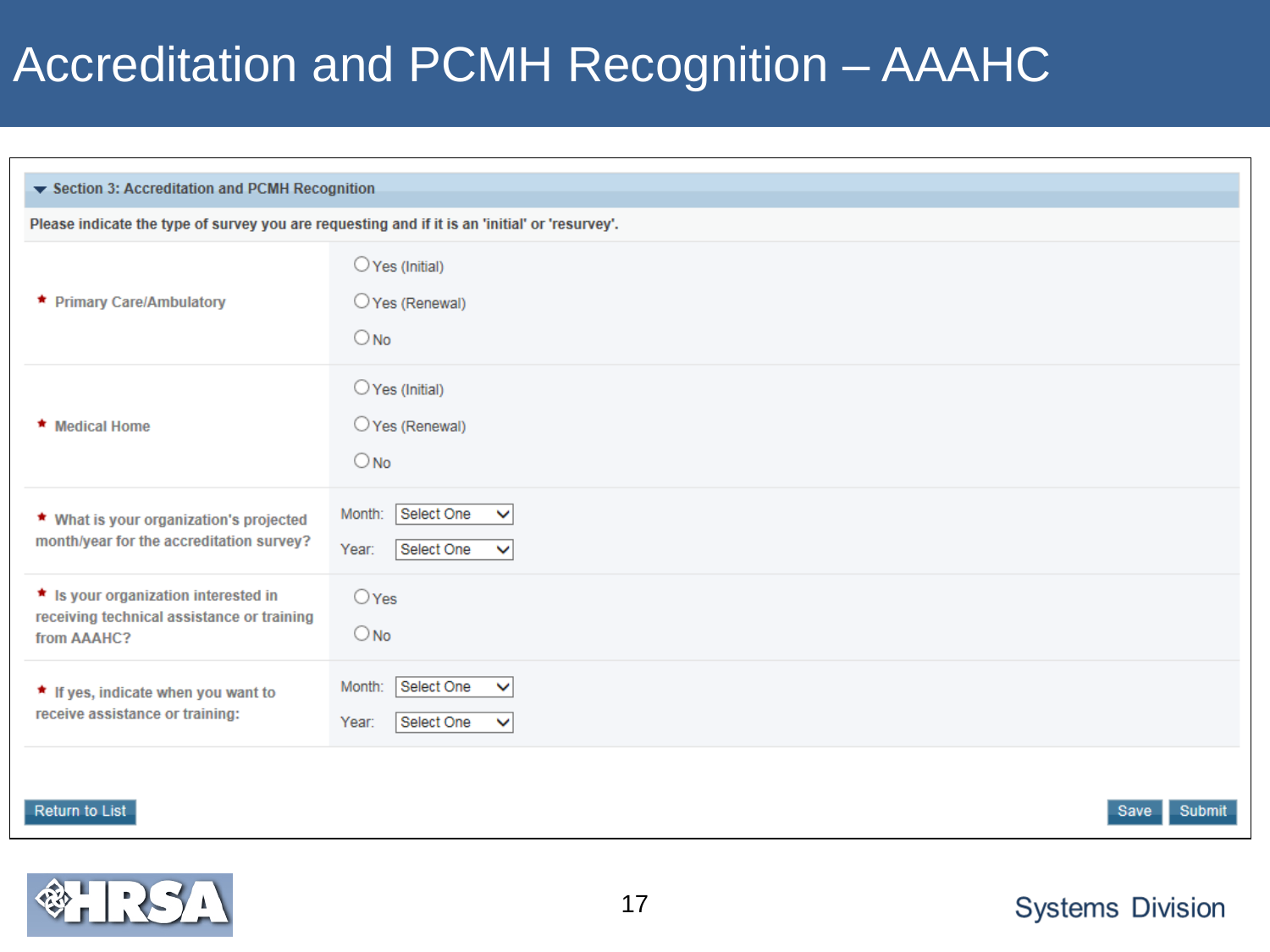#### Accreditation and PCMH Recognition – The Joint Commission

| Section 3: Accreditation and PCMH Recognition                                                                    |                                                                                                |  |  |  |
|------------------------------------------------------------------------------------------------------------------|------------------------------------------------------------------------------------------------|--|--|--|
|                                                                                                                  | Please indicate the type of survey you are requesting and if it is an 'initial' or 'resurvey'. |  |  |  |
| <b>Primary Care/Ambulatory</b>                                                                                   | $\bigcirc$ Yes (Initial)<br>$\bigcirc$ Yes (Renewal)<br>$O$ No                                 |  |  |  |
| Laboratory                                                                                                       | $\bigcirc$ Yes (Initial)<br>$\bigcirc$ Yes (Renewal)<br>$O$ No                                 |  |  |  |
| <b>Behavioral Health</b>                                                                                         | $\bigcirc$ Yes (Initial)<br>O Yes (Renewal)<br>$O$ No.                                         |  |  |  |
| <b>Primary Care Medical Home</b>                                                                                 | $\bigcirc$ Yes (Initial)<br>$\bigcirc$ Yes (Renewal)<br>ONO                                    |  |  |  |
| ★ What is your organization's projected<br>month/year for the accreditation survey?                              | Select One<br>Month:<br>Year:<br>Select One                                                    |  |  |  |
| * Is your organization interested in receiving<br>technical assistance or training from The Joint<br>Commission? | OYes<br>$\bigcirc$ No                                                                          |  |  |  |
| * If yes, indicate when you want to receive<br>assistance or training:                                           | Month:<br>Select One<br>◡<br>Select One<br>Year:<br>◡                                          |  |  |  |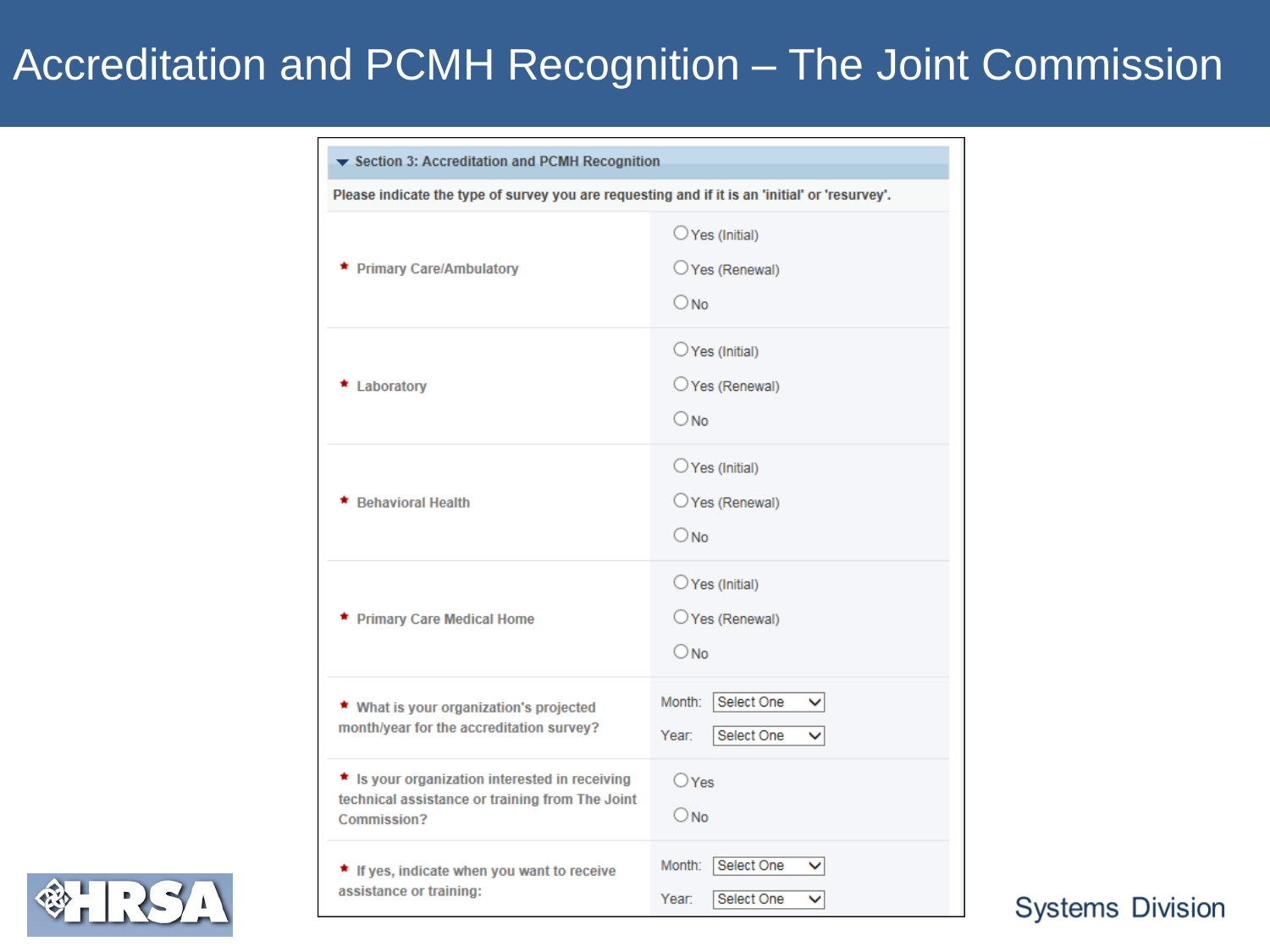# Accreditation and PCMH Recognition – NCQA: Steps

- 1. Need to Add Site to NOI
- 2. Click Add Site to NOI button
- 3. Select site
- 4. Add Grantee Quality Recognition Contact Information
- 5. Update site click on Update link
- 6. Specify Recognition Body or None
- 7. Select type of recognition request

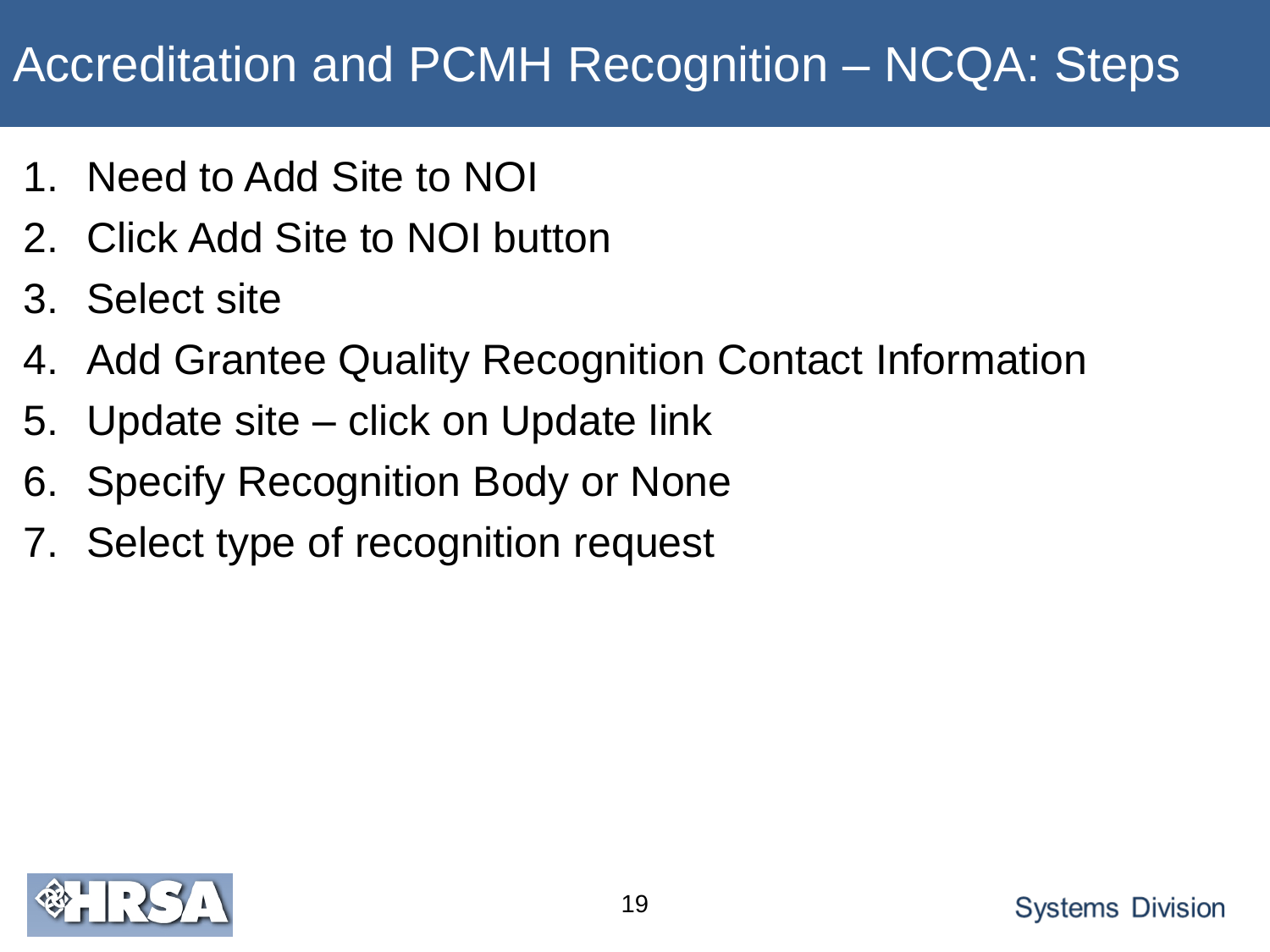#### Select Add Site to NOI



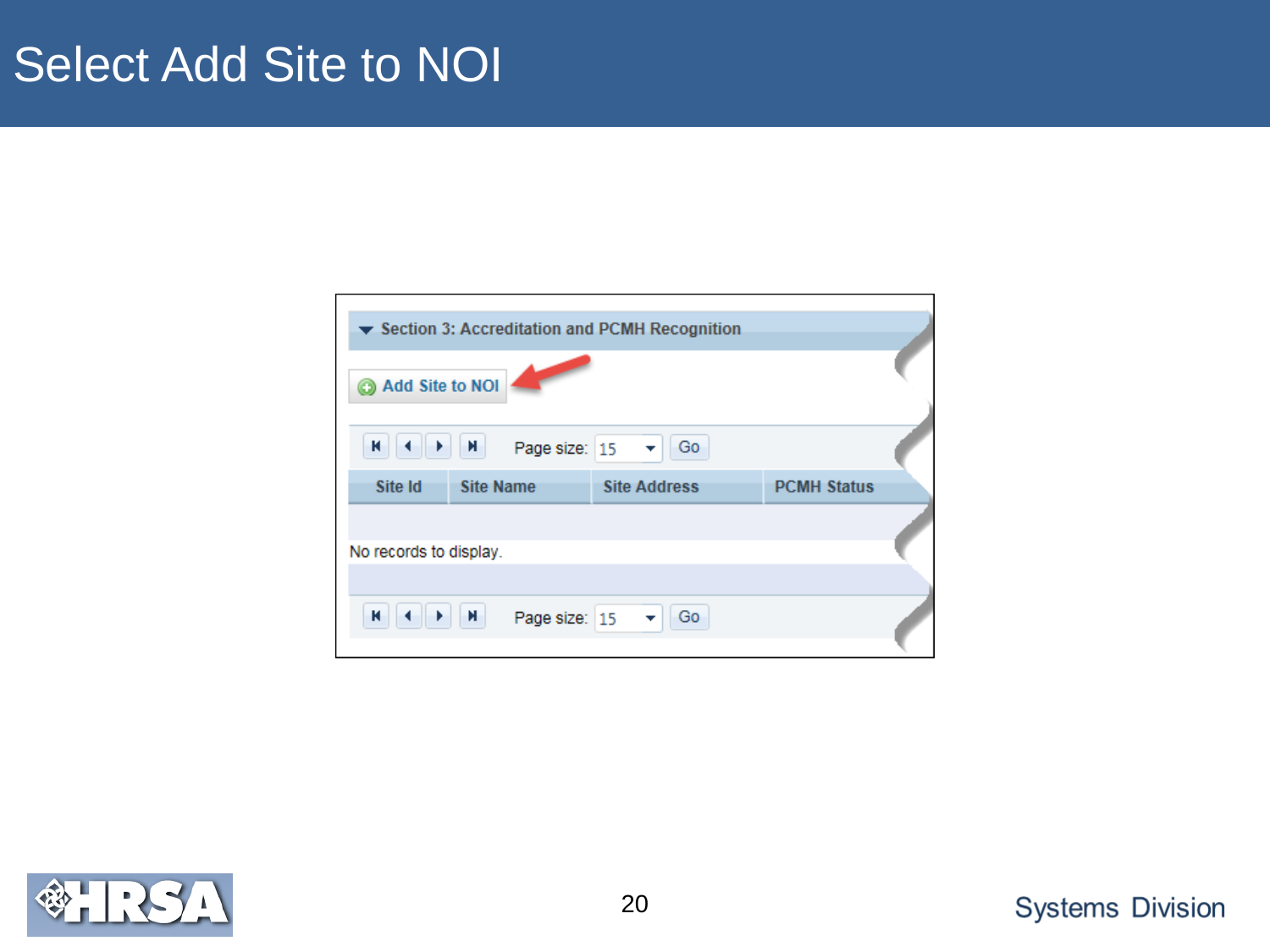### Select Site to Add

| A/PCMH NOI - Select Site                                                                                                                                                                        |                                               |                                                                          |                     |                               |
|-------------------------------------------------------------------------------------------------------------------------------------------------------------------------------------------------|-----------------------------------------------|--------------------------------------------------------------------------|---------------------|-------------------------------|
| Þ.                                                                                                                                                                                              |                                               |                                                                          |                     |                               |
| ▼ Resources ぱ<br><b>View</b>                                                                                                                                                                    |                                               | PAL Accreditation and PCMH Website   The Joint Commission   AAAHC   NCQA |                     |                               |
| ▼ Select Site(s) From Scope                                                                                                                                                                     |                                               |                                                                          |                     |                               |
| This page: Select all                                                                                                                                                                           | Unselect all   0   Across pages:   Select all | Unselect all                                                             |                     |                               |
| $\mathbf{H} \left[ \left. \left. \left. \left. \left. \mathbf{H} \right. \right. \right  \right. \left. \left. \mathbf{H} \right. \right  \right. \left. \mathbf{H} \right] \right. \mathbf{H}$ | Page size: $15 \times  $ Go                   |                                                                          |                     | 1 items in 1 page(s)          |
| Select/<br><b>Unselect</b>                                                                                                                                                                      | Site Id                                       | <b>Site Name</b>                                                         | <b>Site Address</b> | <b>Options</b>                |
| ⊔                                                                                                                                                                                               |                                               |                                                                          |                     | Add Site to NOI $\rightarrow$ |
| $\mathbf{H}$ $\mathbf{H}$ $\mathbf{H}$                                                                                                                                                          | Page size: $15 \times$ Go                     |                                                                          |                     | 1 items in 1 page(s)          |
| Cancel                                                                                                                                                                                          |                                               |                                                                          |                     | Continue                      |

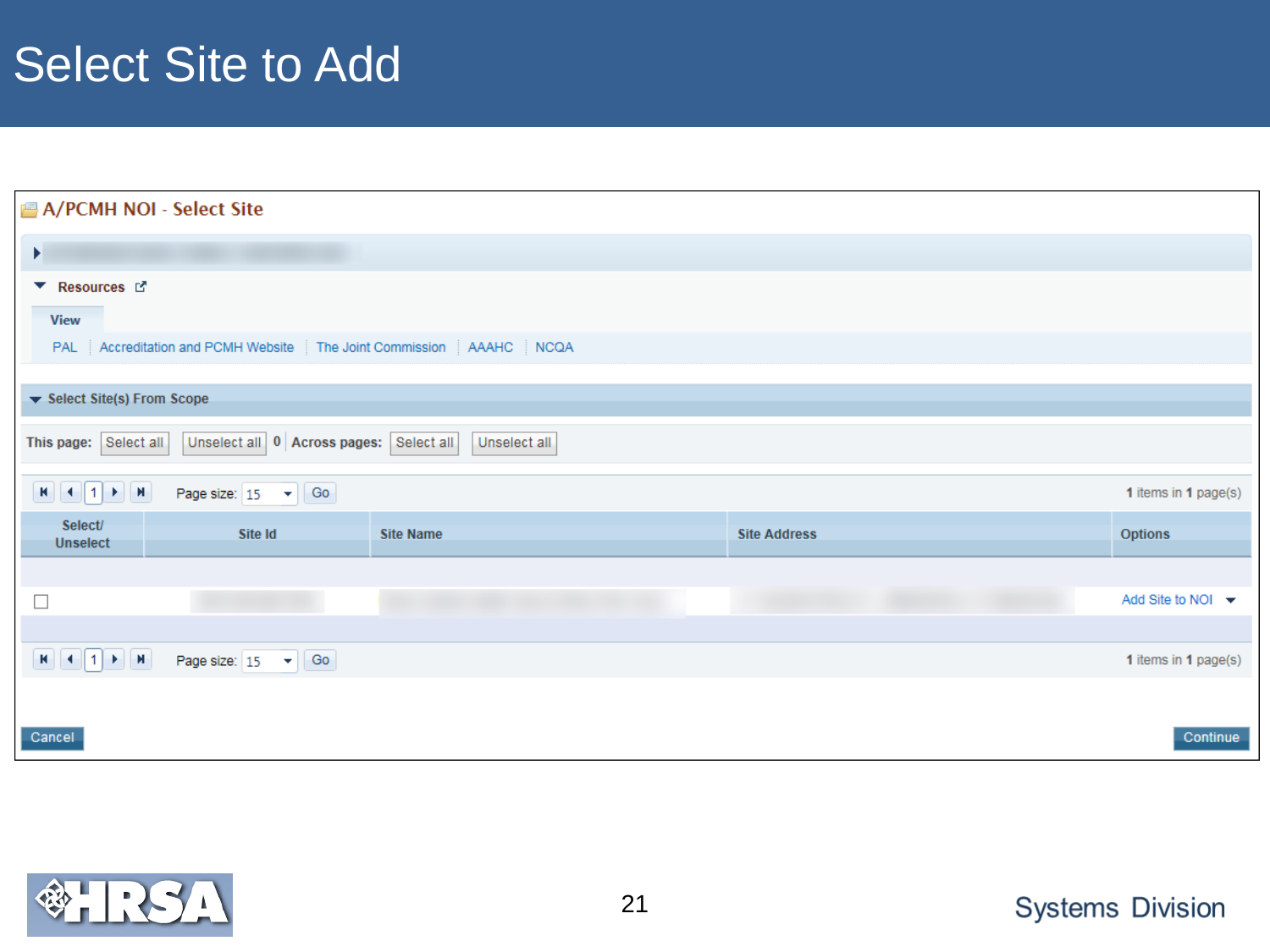# Update Site Information

|                 | Section 3: Accreditation and PCMH Recognition |                     |                              |                                        |                    |                            |                             |                              |                       |
|-----------------|-----------------------------------------------|---------------------|------------------------------|----------------------------------------|--------------------|----------------------------|-----------------------------|------------------------------|-----------------------|
| Add Site to NOI |                                               |                     |                              |                                        |                    |                            |                             |                              |                       |
|                 |                                               |                     |                              |                                        |                    |                            |                             |                              |                       |
|                 | Page size: $15 \times  \text{Go} $            |                     |                              |                                        |                    |                            |                             |                              | 1 items in 1 page(s)  |
| Site Id         | <b>Site Name</b>                              | <b>Site Address</b> | <b>PCMH</b><br><b>Status</b> | PCMH Recognition Date of PCMH<br>Level | <b>Recognition</b> | Recognition<br><b>Body</b> | Request<br><b>Type</b>      | <b>Site</b><br><b>Status</b> | <b>Options</b>        |
|                 |                                               |                     |                              |                                        |                    |                            |                             |                              |                       |
|                 |                                               |                     | None                         | None                                   | N/A                |                            | Initial Request In Progress |                              | <b>⊘</b> Update       |
|                 |                                               |                     |                              |                                        |                    |                            |                             |                              |                       |
|                 | Page size: $15 \times \boxed{60}$             |                     |                              |                                        |                    |                            |                             |                              | 1 items in 1 page(s)  |
|                 |                                               |                     |                              |                                        |                    |                            |                             |                              |                       |
| Return to List  |                                               |                     |                              |                                        |                    |                            |                             |                              | <b>Submit</b><br>Save |

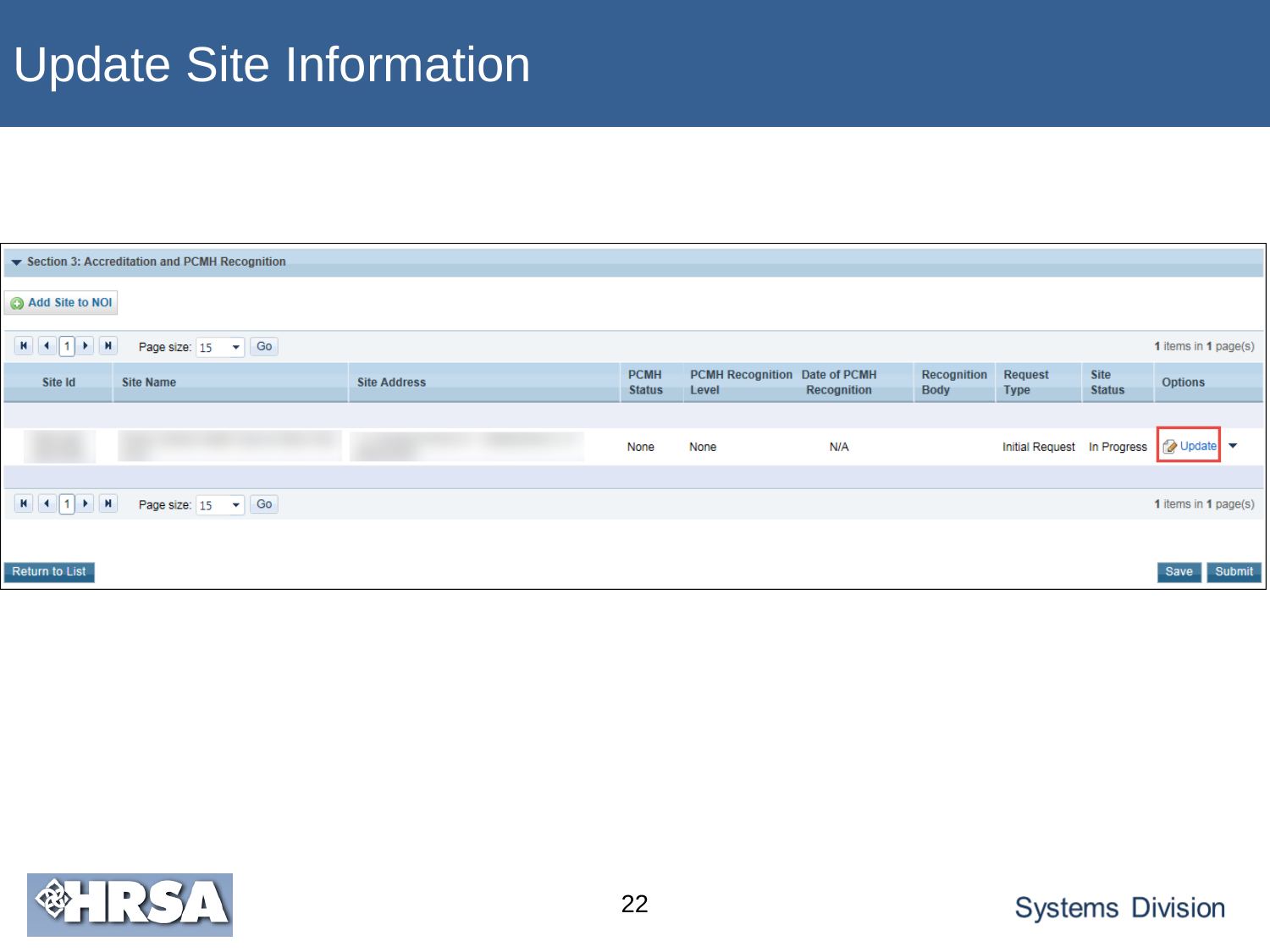## Update Site Details

| ▼ Update Site Details                                                                 |                                                                                                                     |  |  |  |  |  |
|---------------------------------------------------------------------------------------|---------------------------------------------------------------------------------------------------------------------|--|--|--|--|--|
| Site ID                                                                               |                                                                                                                     |  |  |  |  |  |
| <b>Site Name</b>                                                                      |                                                                                                                     |  |  |  |  |  |
| <b>Site Address</b>                                                                   |                                                                                                                     |  |  |  |  |  |
| <b>PCMH Status</b>                                                                    | $•$ None<br>Recognized<br>$O$ Denied                                                                                |  |  |  |  |  |
| <b>PCMH Recognition level</b>                                                         | $\odot$ None<br>O Level 1<br>$O$ Level 2<br>O Level 3                                                               |  |  |  |  |  |
| Date Of PCMH Recognition (Leave blank if no<br>recognition date)                      | 囲                                                                                                                   |  |  |  |  |  |
| * Recognition Body (i.e, NCQA, other-specify,<br>enter 'None' if no recognition body) |                                                                                                                     |  |  |  |  |  |
| * If requesting PCMH recognition, provide<br>type of request                          | O Initial Request<br>$O$ Add On<br>$\bigcirc$ Renewal<br>O Conversion<br>$\bigcirc$ Upgrade<br>$\bigcirc$ Corporate |  |  |  |  |  |
| Cancel                                                                                | Save<br>Save and Continue                                                                                           |  |  |  |  |  |

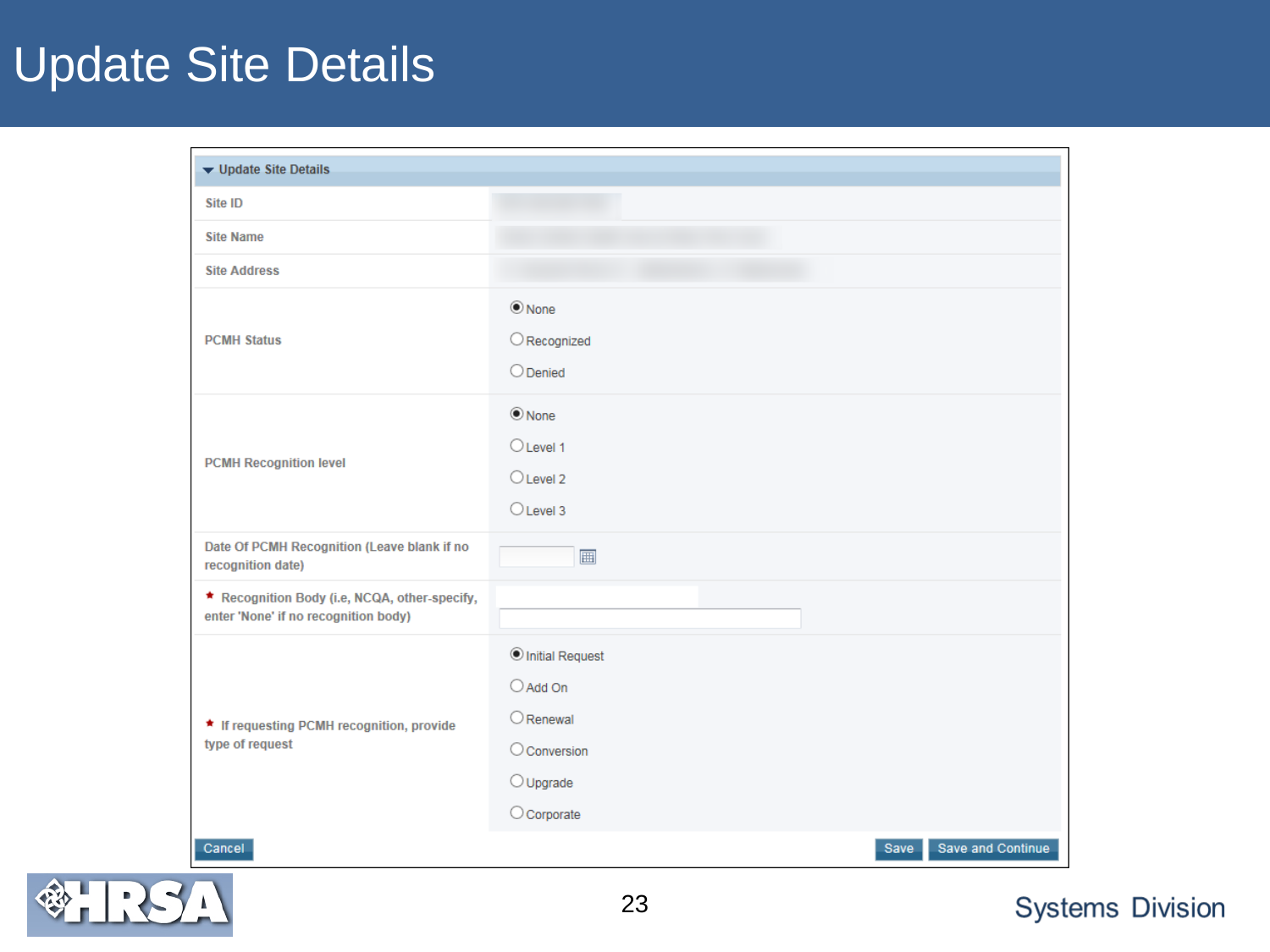# Submit the NOI Application

- $\triangleright$  Application is displayed in read only view
- $\triangleright$  Click Confirm on the Confirmation page
- $\triangleright$  Success message is displayed
- Taken back to Accreditation and Patient Centered Medical Home (PCMH) NOIs – List page

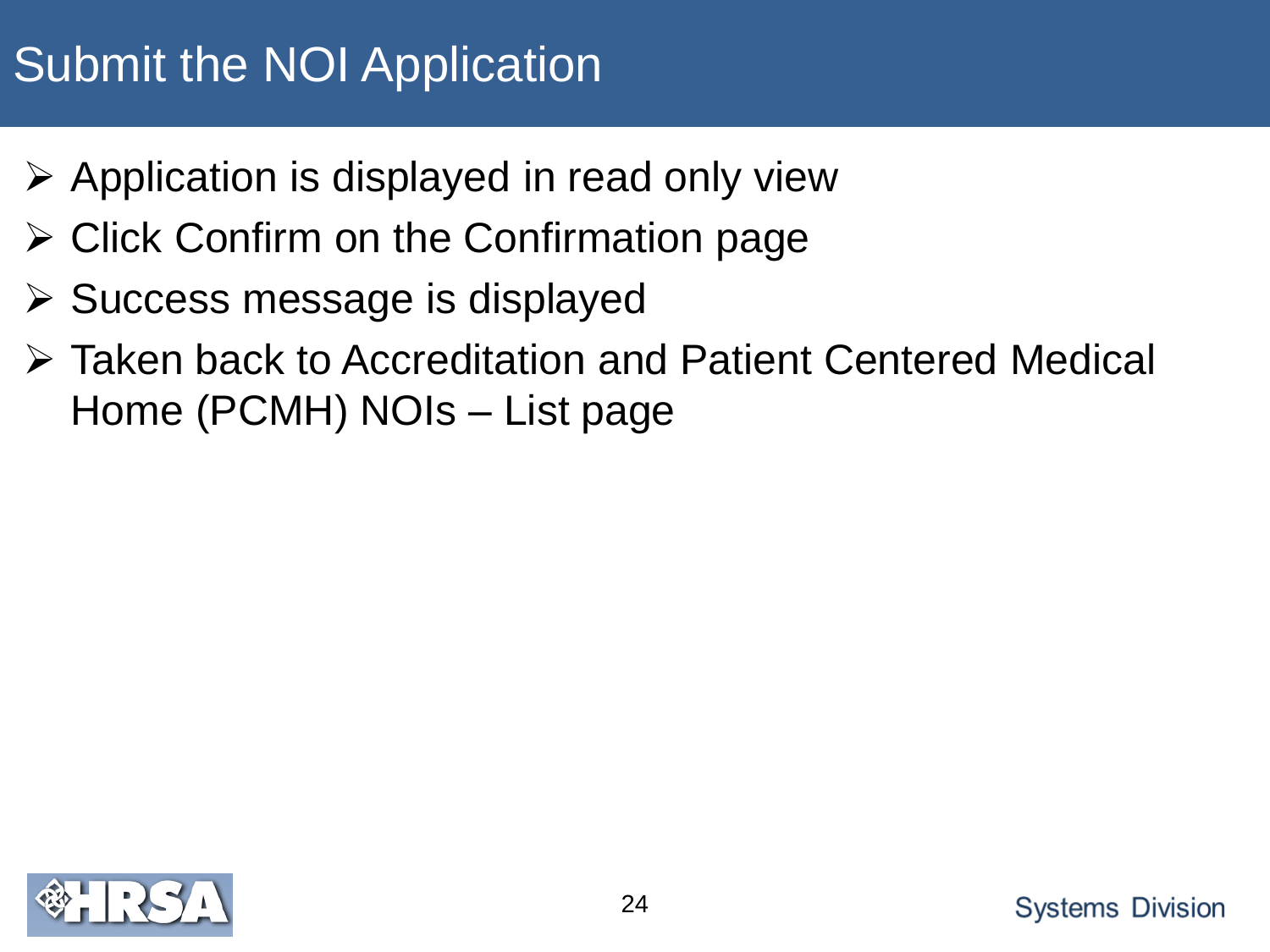#### **Success:**

NOI ( APCMH00012039 ) submitted to HRSA.

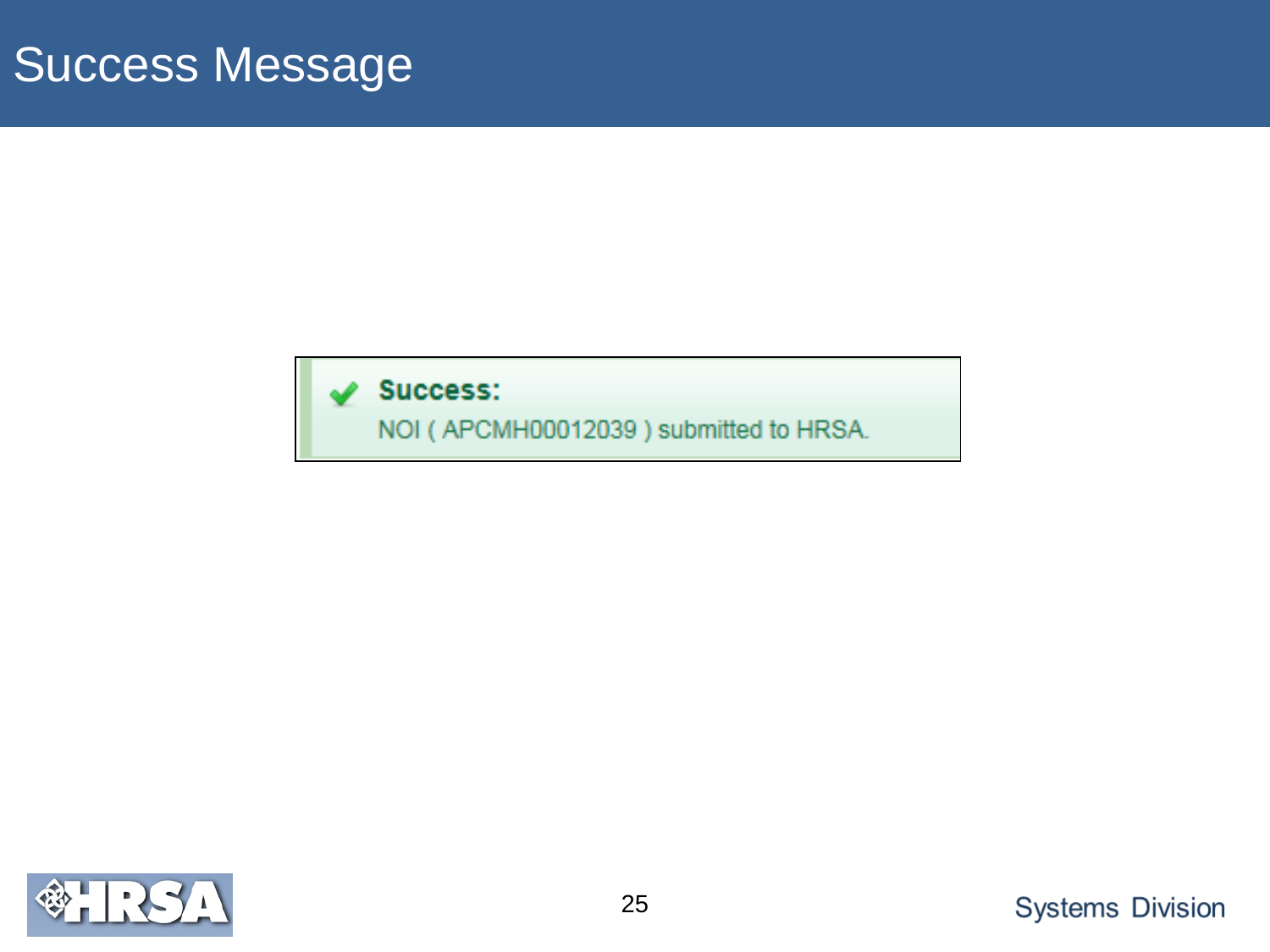

# **Resource Links**

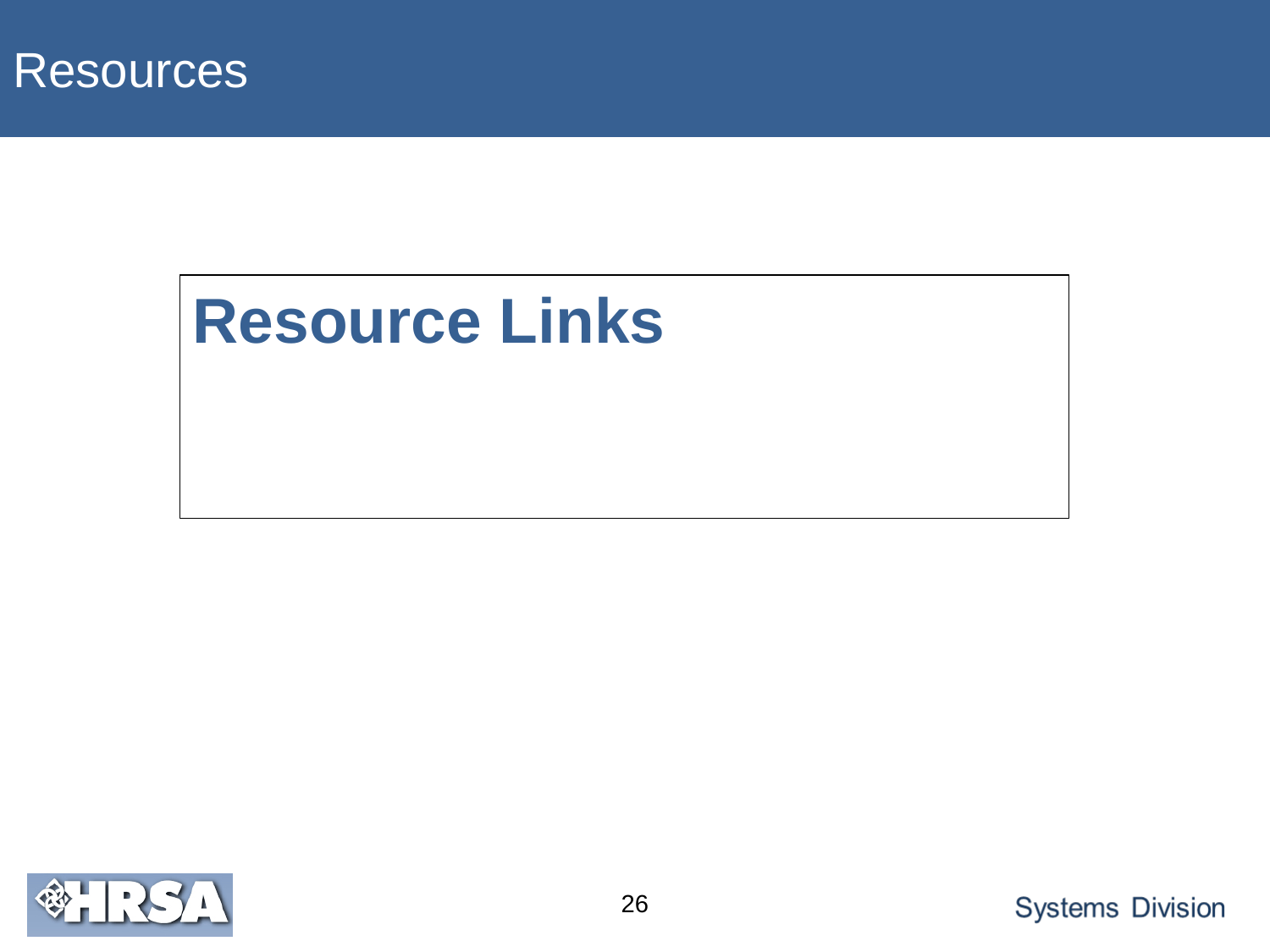#### Resource Links on Application Page

| Resources L'                                                       |
|--------------------------------------------------------------------|
|                                                                    |
| PAL Accreditation and PCMH Website The Joint Commission AAAHC NCQA |

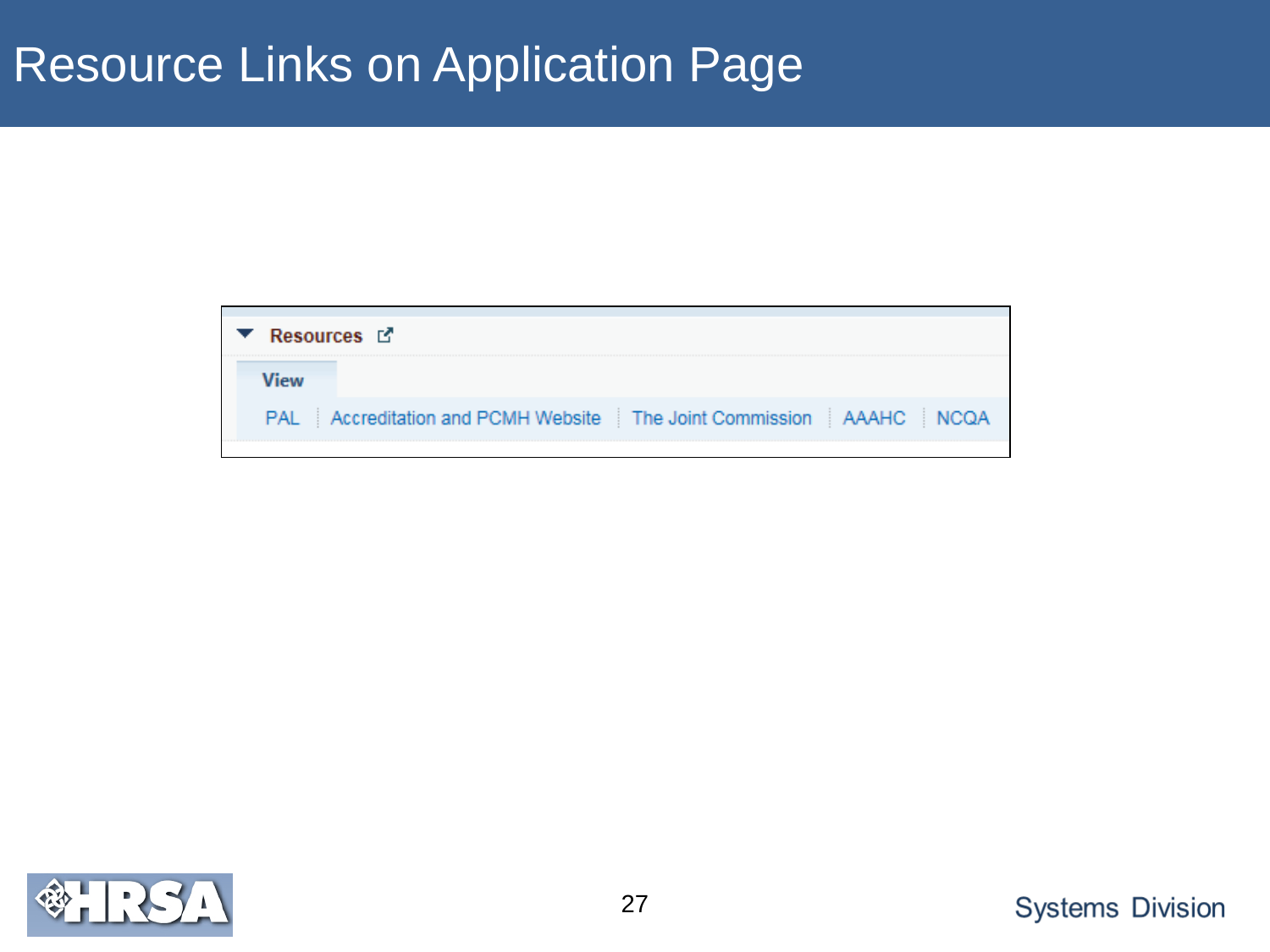#### Resource Links

- $\triangleright$  PAL = Program Assistance Letter
- $\triangleright$  Other links take you to the respective web sites for each organization

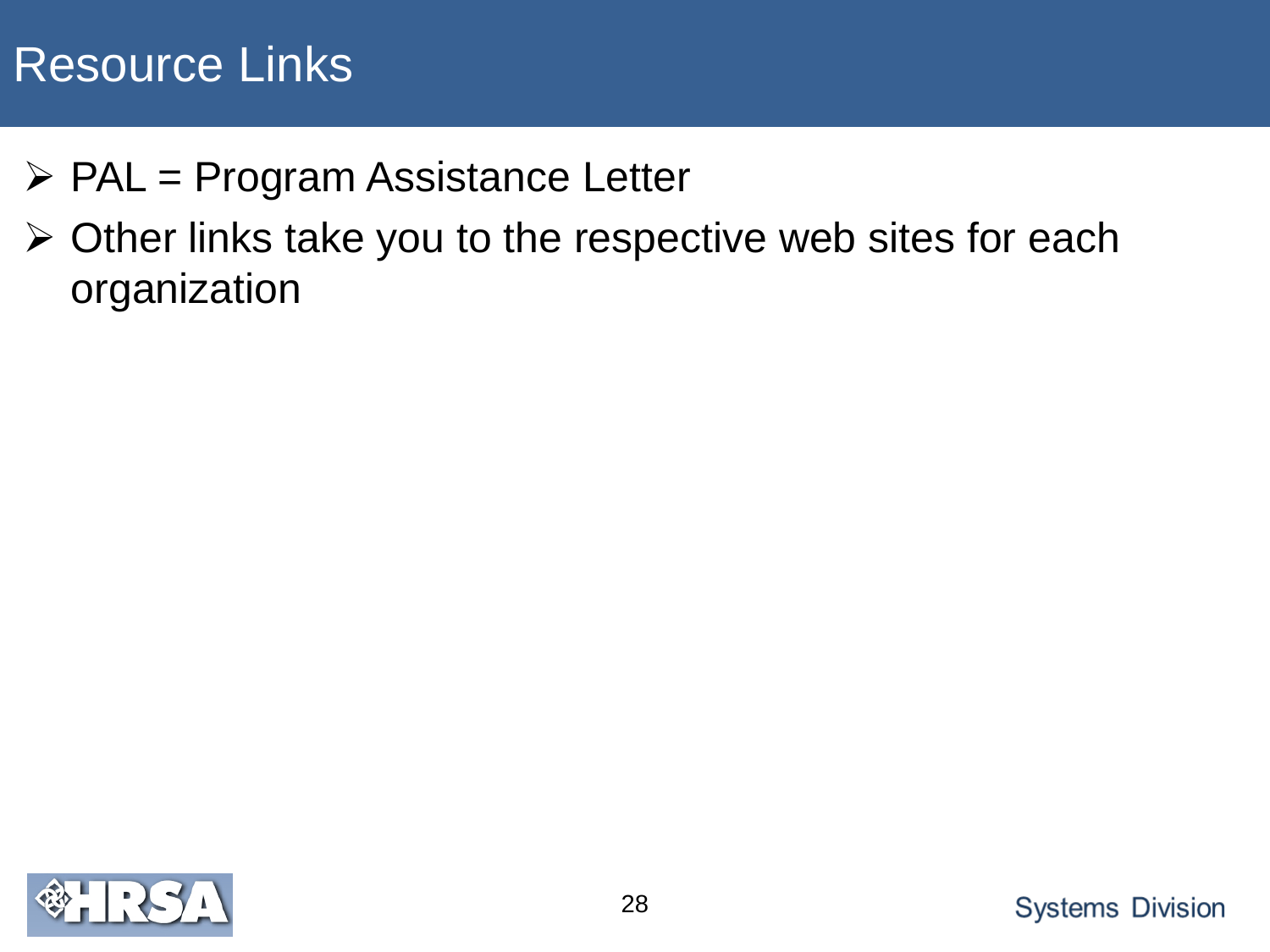

# **Check NOI Application Status**

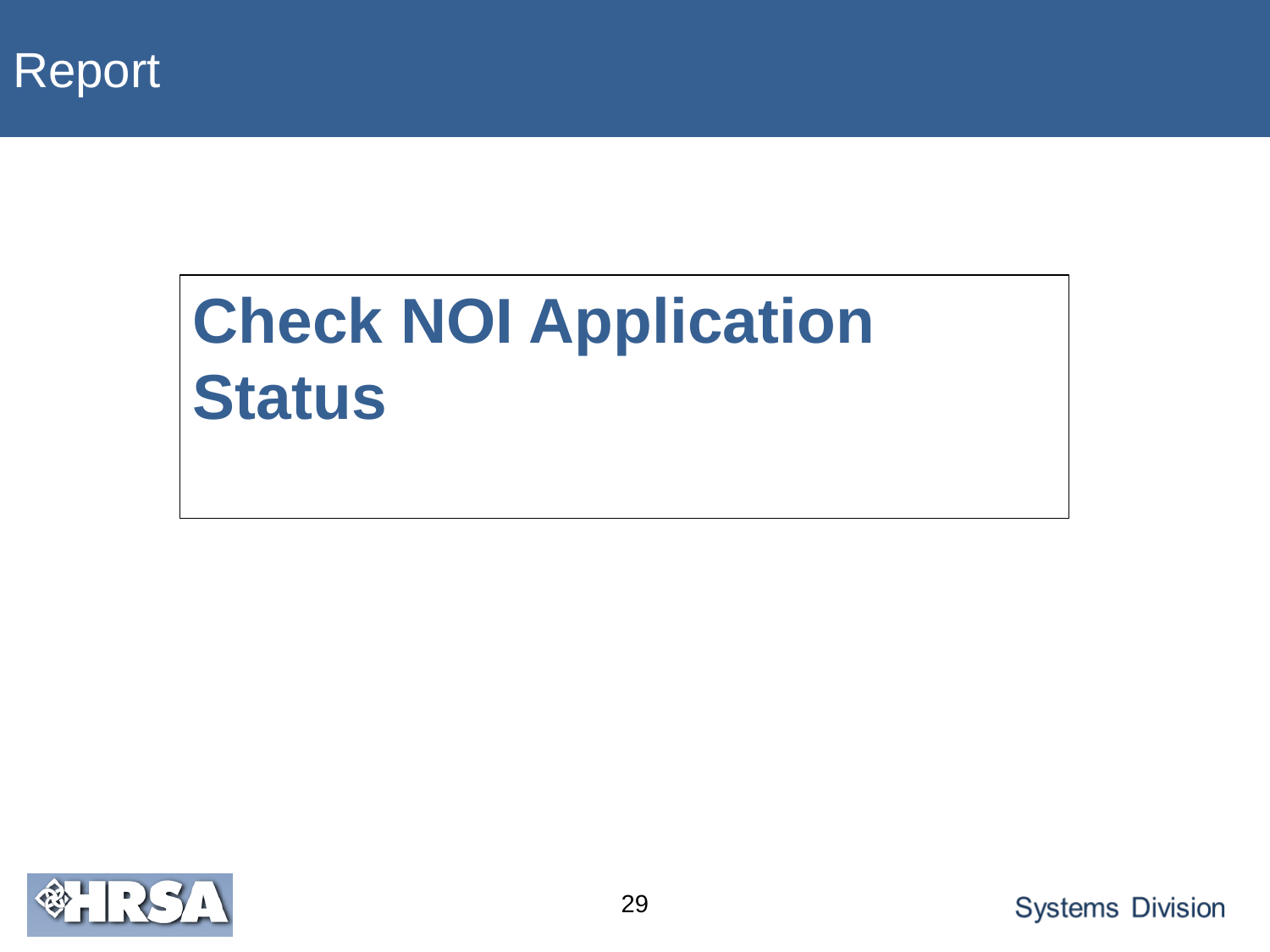# Check NOI Application Status

- Click on A/PCMH link from Grant Information page
- $\triangleright$  List of submitted NOI application will be displayed
- $\triangleright$  Status types:
	- $\blacksquare$  Not Started = PO has not started the review
	- $\blacksquare$  Pending = PO has opened the application, but did nothing else
	- On Hold = PO has put application on hold
	- Approved / Disapproved = PO has either approved or disapproved the application

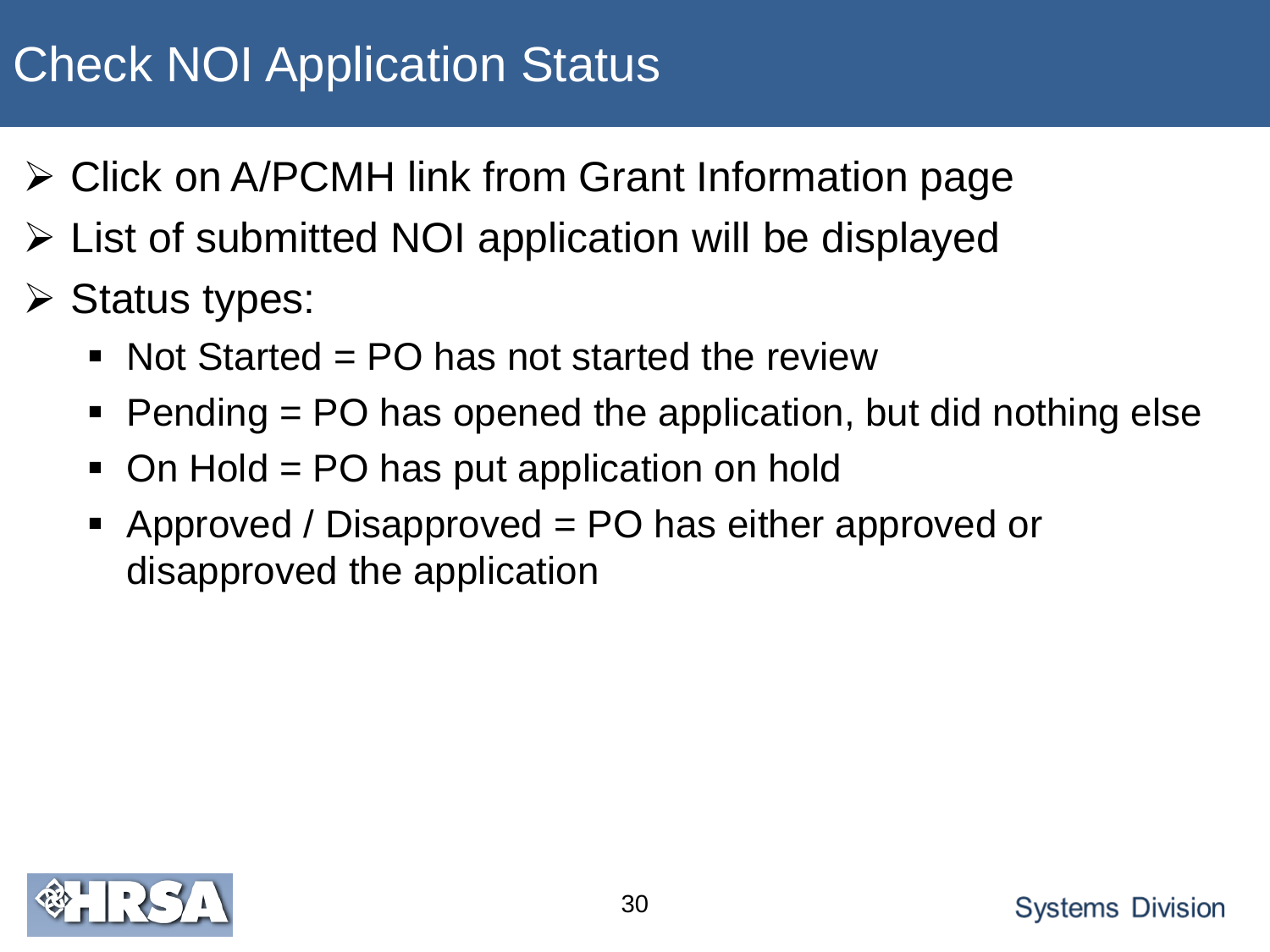# NOI Application Status List

| <b>B</b> Accreditation and Patient Centered Medical Home(PCMH) NOIs - List                          |                     |                     |   |                                  |                   |                   |              |                       |                                  |                                  |                        |
|-----------------------------------------------------------------------------------------------------|---------------------|---------------------|---|----------------------------------|-------------------|-------------------|--------------|-----------------------|----------------------------------|----------------------------------|------------------------|
| $\mathcal Y$ Success:<br>NOI ( APCMH00012039 ) submitted to HRSA.                                   |                     |                     |   |                                  |                   |                   |              |                       |                                  |                                  |                        |
|                                                                                                     |                     |                     |   |                                  |                   |                   |              |                       |                                  |                                  |                        |
| ▼ Resources L'                                                                                      |                     |                     |   |                                  |                   |                   |              |                       |                                  |                                  |                        |
| <b>View</b>                                                                                         |                     |                     |   |                                  |                   |                   |              |                       |                                  |                                  |                        |
| PAL Accreditation and PCMH Website The Joint Commission AAAHC NCQA                                  |                     |                     |   |                                  |                   |                   |              |                       |                                  |                                  |                        |
| Create New NOI<br>Ag Search   Saved Searches ▼<br>4 items in 1 page(s)<br>Page size: $15 \times$ Go |                     |                     |   |                                  |                   |                   |              |                       |                                  |                                  |                        |
| <b>NOI Tracking Number</b>                                                                          | <b>Grant Number</b> | <b>Grantee Name</b> |   | Organization                     | <b>Created On</b> | <b>Created By</b> |              | <b>Submitted Date</b> | <b>Submission Status</b>         | <b>HRSA Review Status</b>        | <b>Options</b>         |
| $\mathbf{Y}$                                                                                        | $\mathbf{Y}$        |                     | Y | $\mathbf{v}$ $\mathbf{v}$<br>All | EY                |                   | $\mathbf{Y}$ | EY                    | $\mathbf{v}$ $\mathbf{v}$<br>All | $\mathbf{v}$ $\mathbf{v}$<br>All |                        |
| APCMH00012036                                                                                       |                     |                     |   | <b>AAAHC</b>                     | 09/28/2016        |                   |              | 09/28/2016            | Submitted                        | In Progress                      | View NOI $\rightarrow$ |
| APCMH00012037                                                                                       |                     |                     |   | The Joint Commission             | 09/28/2016        |                   |              | 09/28/2016            | Submitted                        | Approved                         | View NOI $\rightarrow$ |
| APCMH00012038                                                                                       |                     |                     |   | <b>NCQA</b>                      | 09/28/2016        |                   |              | 09/28/2016            | Submitted                        | On Hold                          | View NOI $\rightarrow$ |
| APCMH00012039                                                                                       |                     |                     |   | AAAHC                            | 09/28/2016        |                   |              | 09/28/2016            | Submitted                        | Not Started                      | View NOI $\rightarrow$ |
|                                                                                                     |                     |                     |   |                                  |                   |                   |              |                       |                                  |                                  |                        |
| $H$ $($ $1$ $)$ $H$<br>Page size: $15 \times$ Go<br>4 items in 1 page(s)                            |                     |                     |   |                                  |                   |                   |              |                       |                                  |                                  |                        |

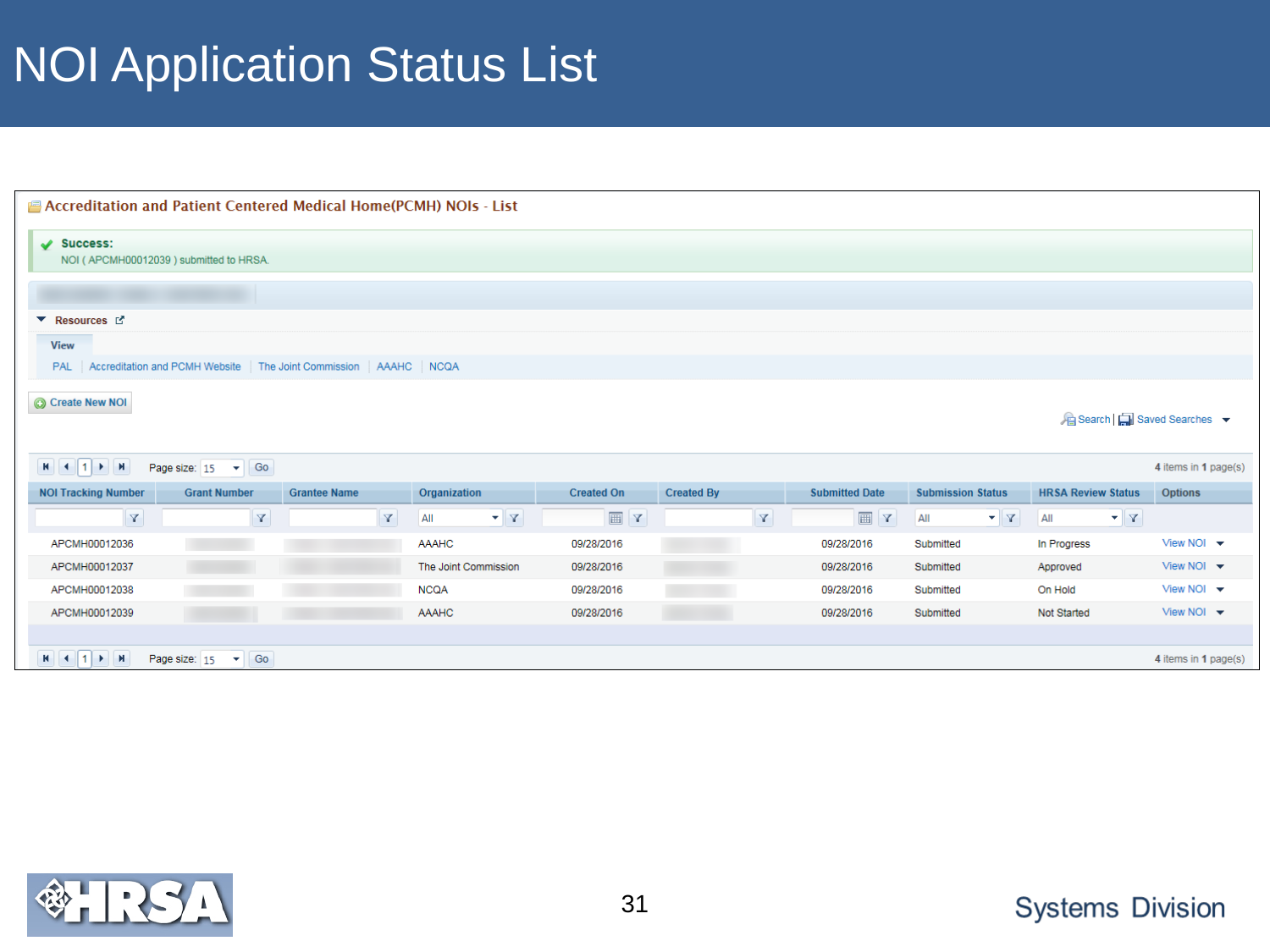Q & A



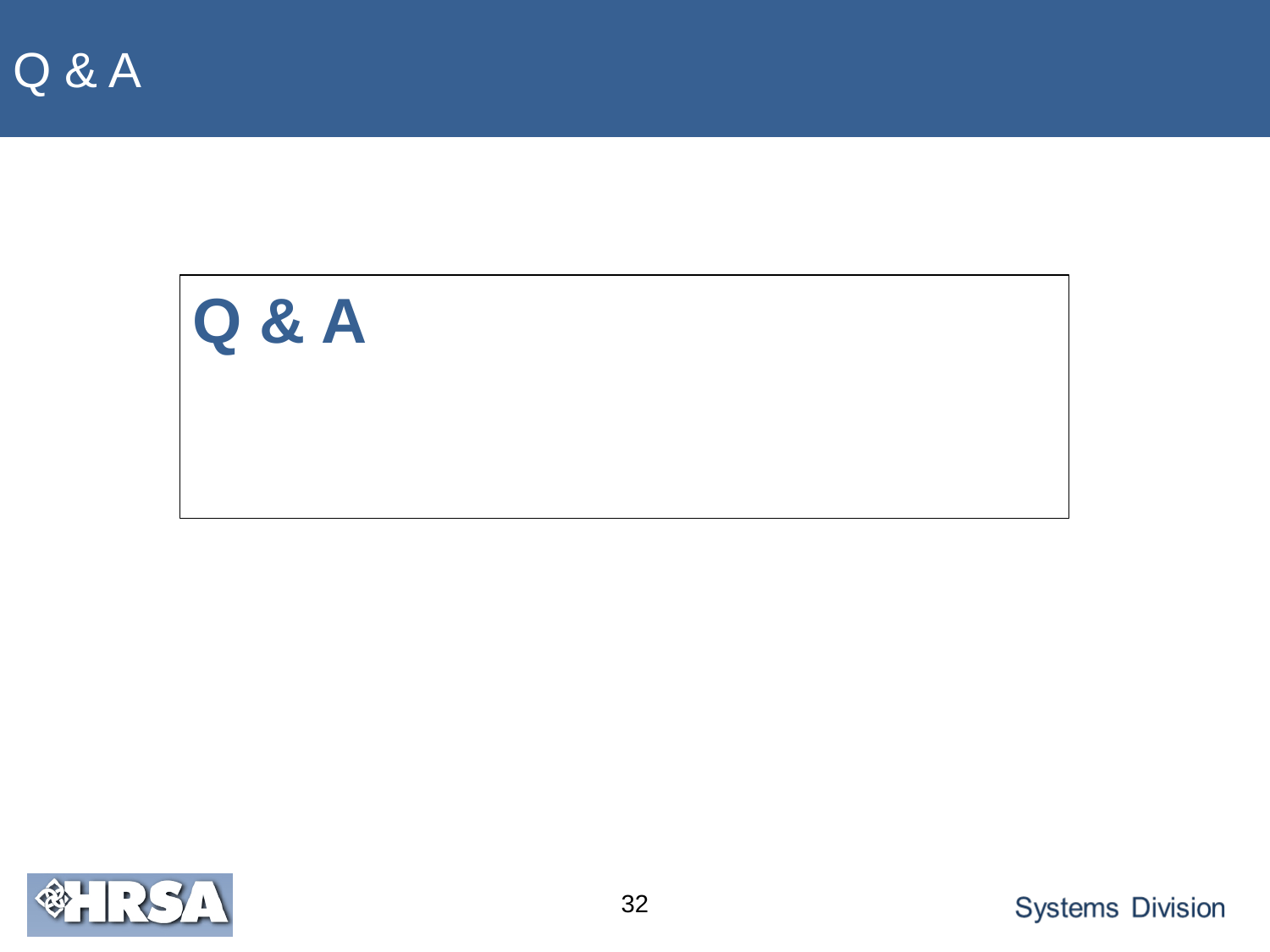